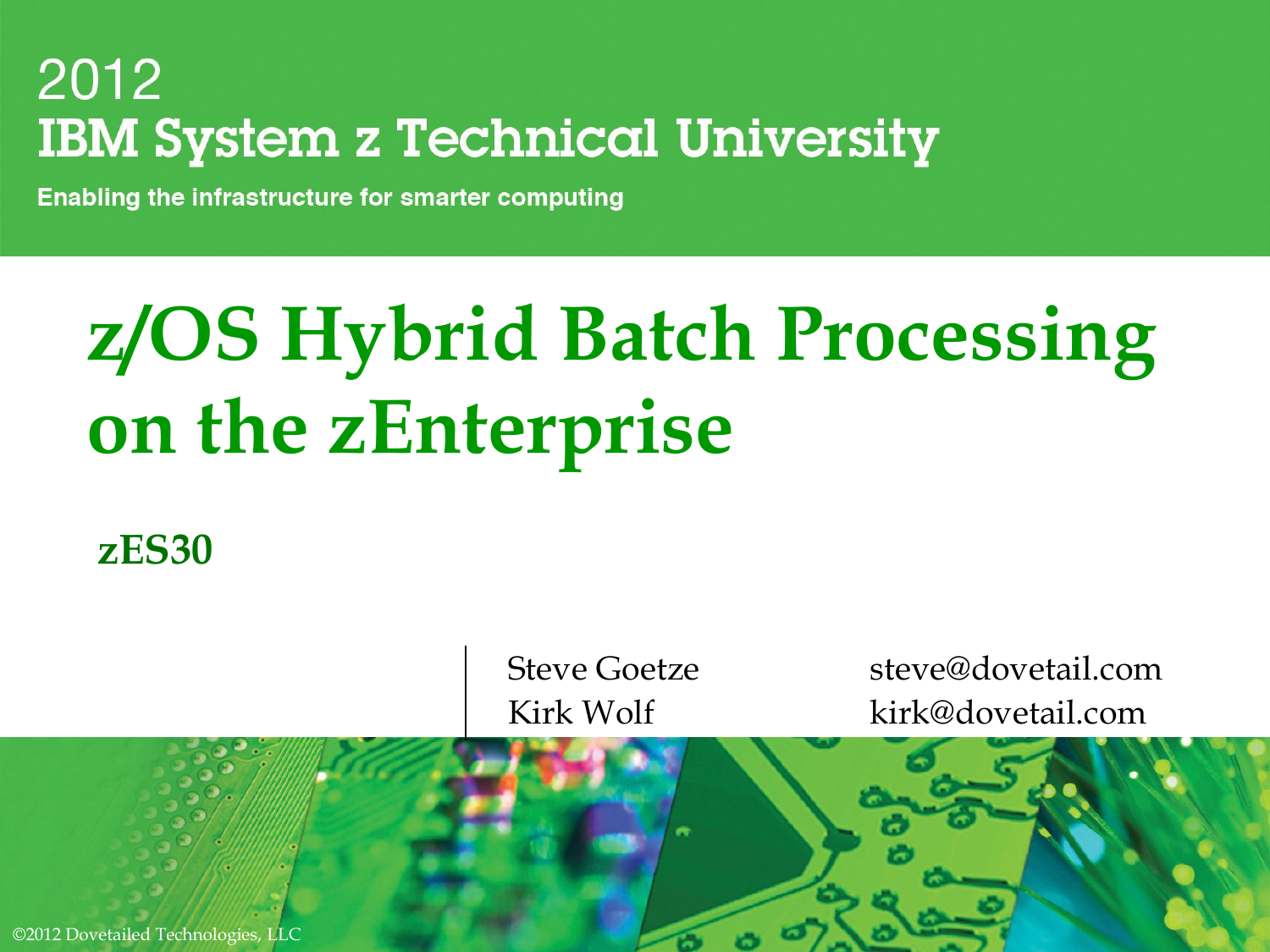## **Trademarks**

- Co:Z® is a registered trademark of Dovetailed Technologies, LLC
- z/OS®, zEnterprise®, and zBX® are registered trademarks of IBM Corporation
- SAS® and all other SAS Institute Inc. product or service names are registered trademarks or trademarks of SAS Institute Inc. in the USA and other countries. ® indicates USA registration.
- Oracle ® and Java ® are registered trademarks of Oracle and/or its affiliates
- iText ® is a registered trademark of 1T3XT BVBA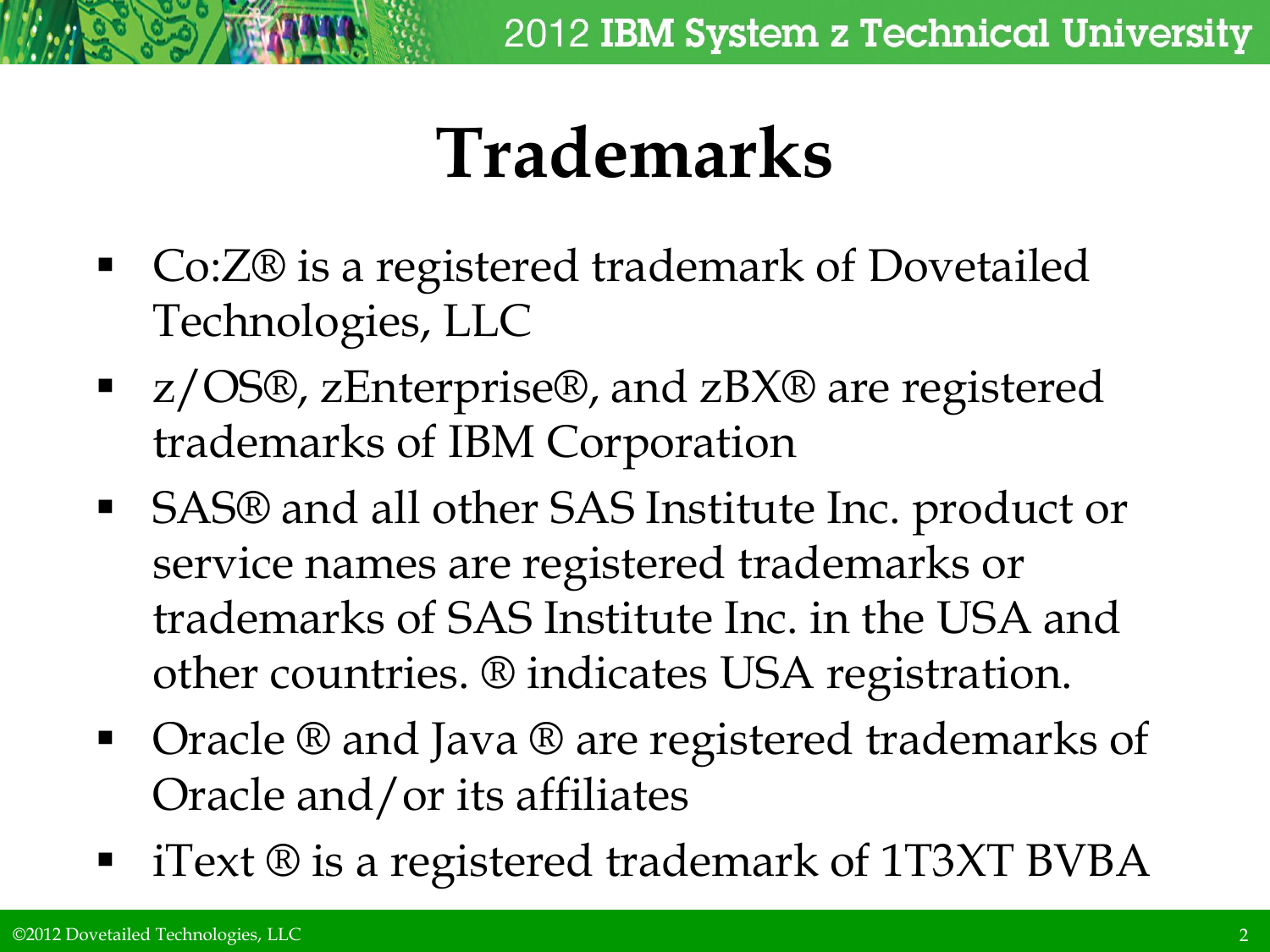# **Agenda**

- Define Hybrid Batch Computing
- Hello World Example
- **Applications**
- Load balancing Hybrid Batch workloads
- **Summary / Wrap Up**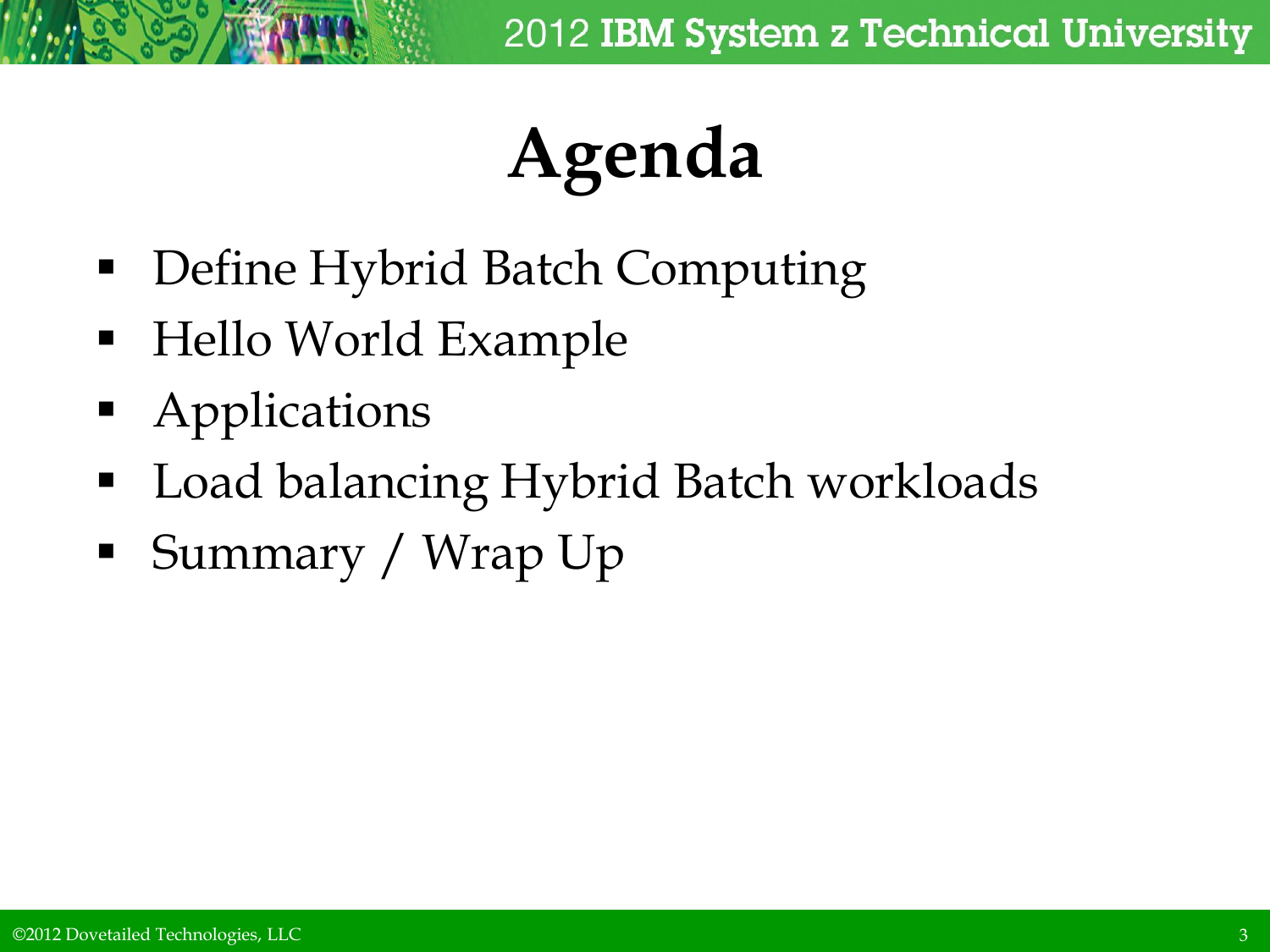# **zEnterprise Hybrid Computing**

## A *System of Systems*

- Combined technology platforms: zSeries, POWER, x86
- $\checkmark$  Capable of hosting many workloads integrated together
- $\checkmark$  Managed as a single entity

"IBM's new hybrid z/blade environment is really a new governance arrangement between the z world and the distributed systems world."

-- Jeff Frey, IBM Fellow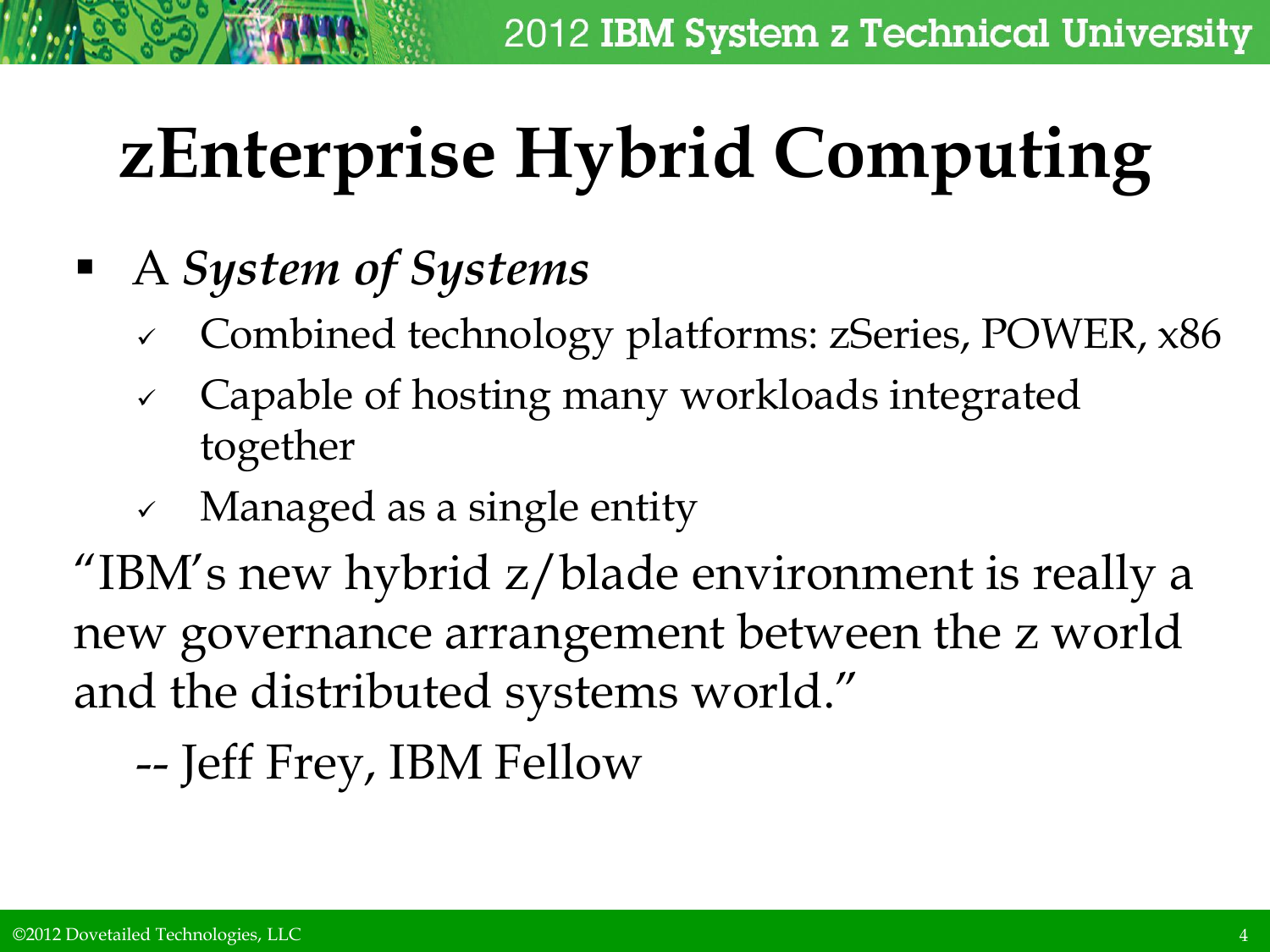## **What Are the Implications for z/OS?**

"The sweet spot for z/OS is highly integrated applications for which transactional integrity, recoverability and data proximity are critical." -- Jeff Frey, Jose Castano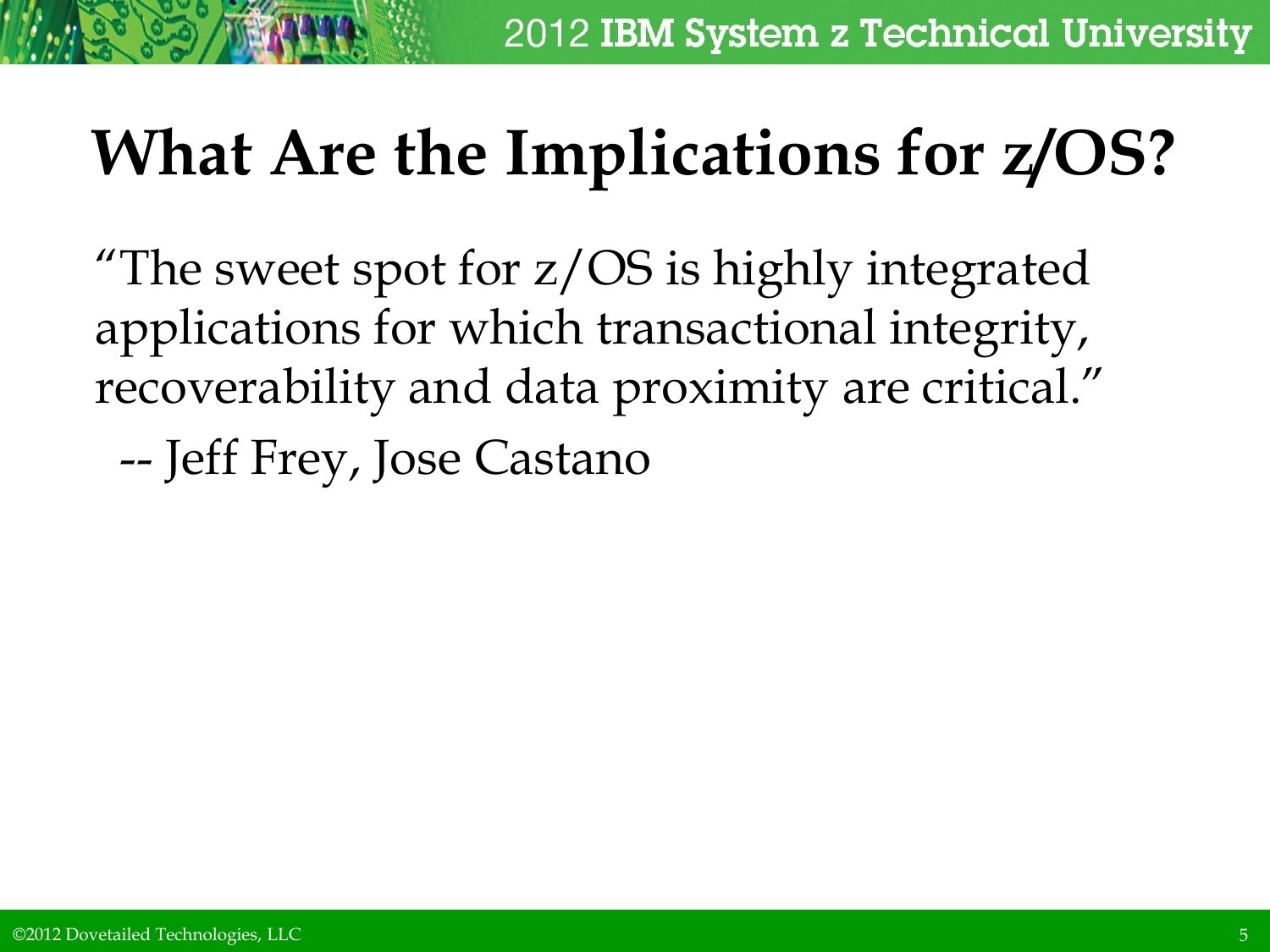## **zEnterprise Hybrid Computing Models**

Well Known:

- **EX/zLinux as user-facing edge, web and** application servers
	- z/OS provides back-end databases and transaction processing
- zBX as special purpose appliances or optimizers
	- DB2 Analytics Accelerator
	- DataPower

## Another Model: **z/OS Hybrid Batch**

■ zBX/zLinux integrated with z/OS batch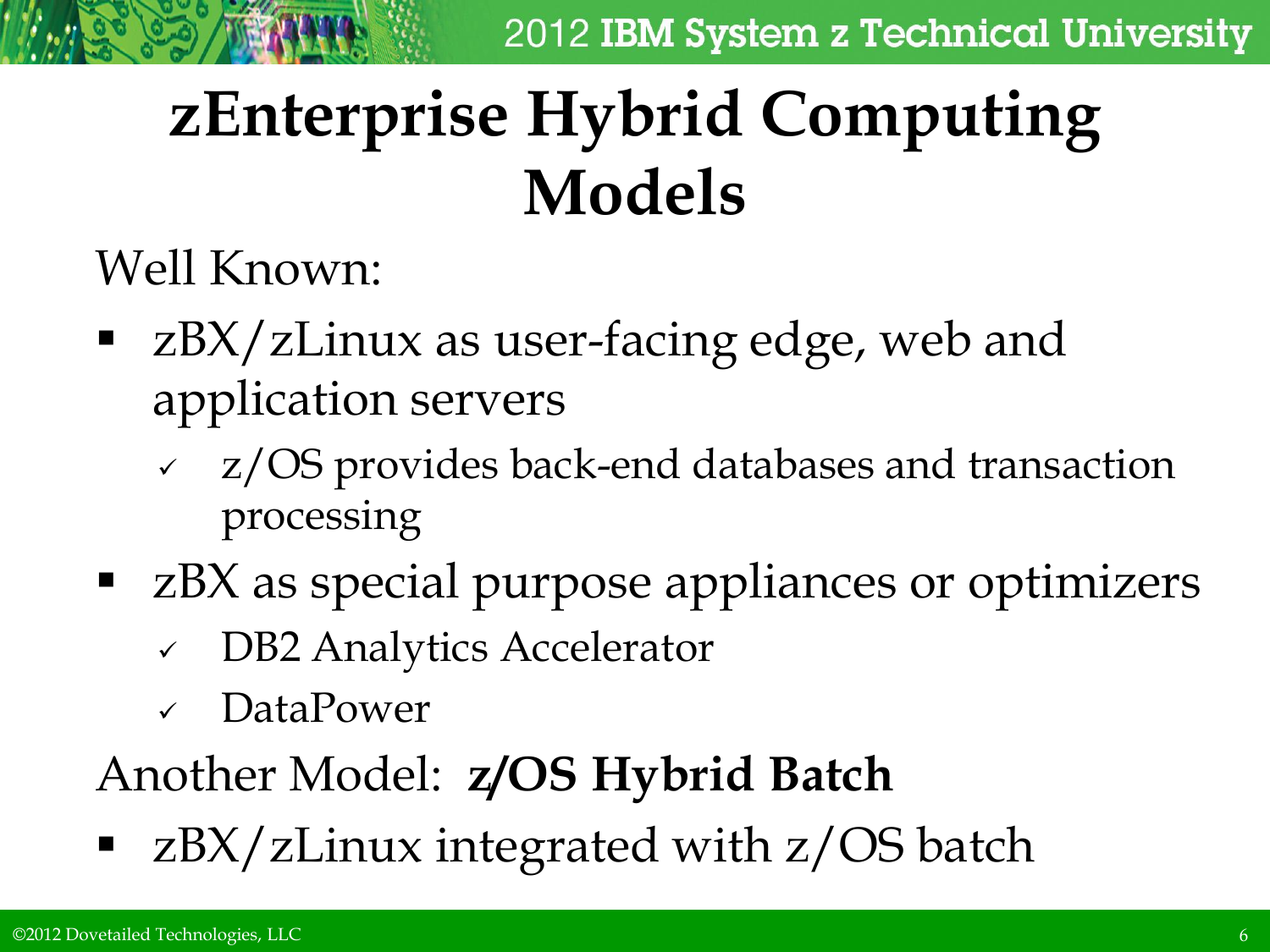# **z/OS Hybrid Batch Processing**

- 1. The ability to execute a program or script on a virtual server from a z/OS batch job step
- 2. The target program may already exist and should require little or no modification
- 3. The target program's input and output are redirected from/to z/OS spool files or datasets
- 4. The target program may easily access other z/OS resources: DDs, data sets, POSIX files and programs
- 5. The target program's exit code is adopted as the z/OS job step condition code

Requires new enablement software…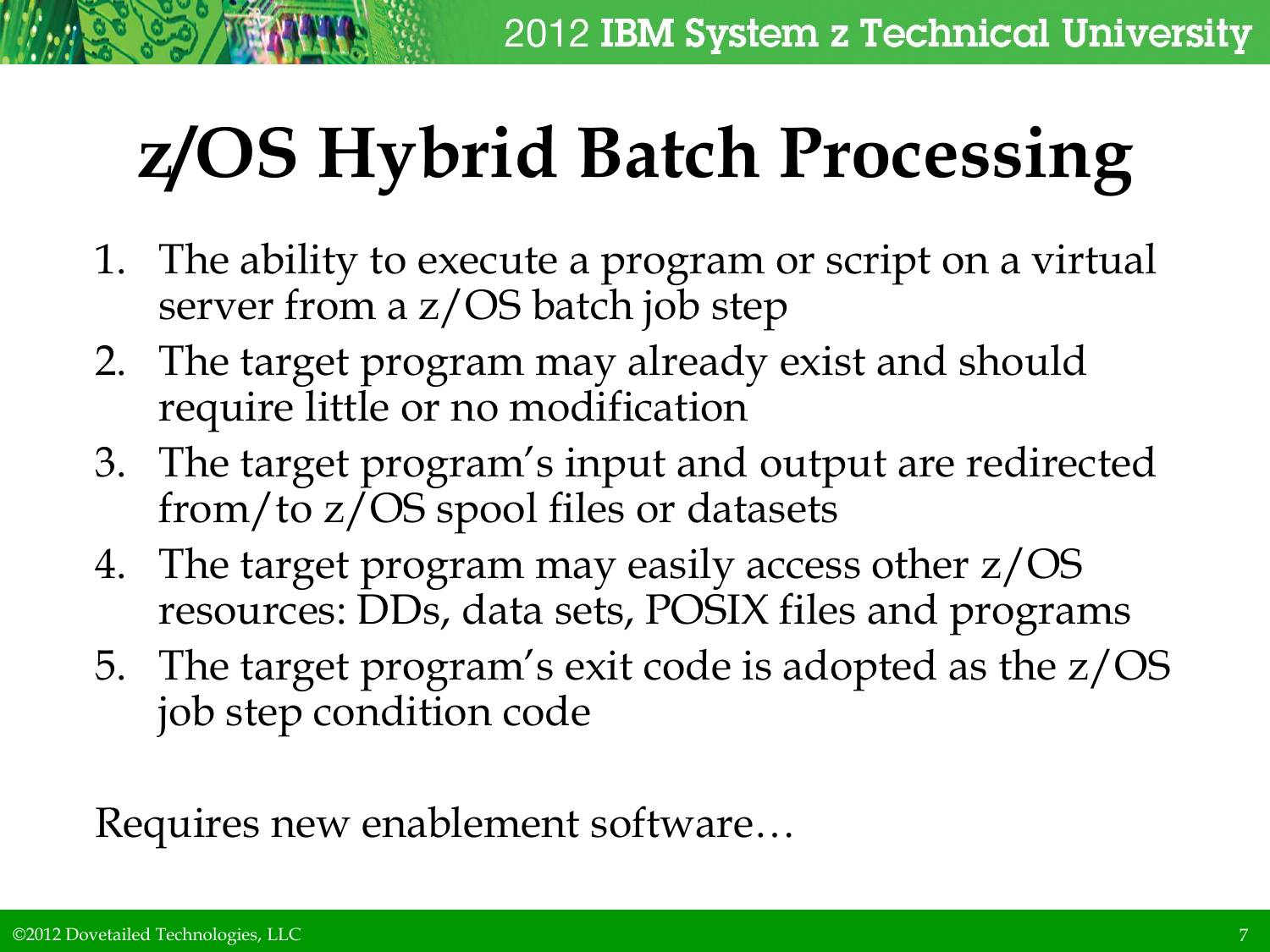# **Co:Z Co-Processing Toolkit**

- Implements z/OS Hybrid Batch model
- Co:Z Launcher starts a program on a target server and automatically redirects the standard streams back to jobstep DDs
- The target program can use Co: Z Dataset Pipes commands to reach back into the active jobstep and access z/OS resources:
	- **fromdsn/todsn** read/write a z/OS DD or data set
	- **fromfile/tofile** read/write a z/OS Unix file
	- **cozclient** run z/OS Unix command
- Free (commercial support licenses are available)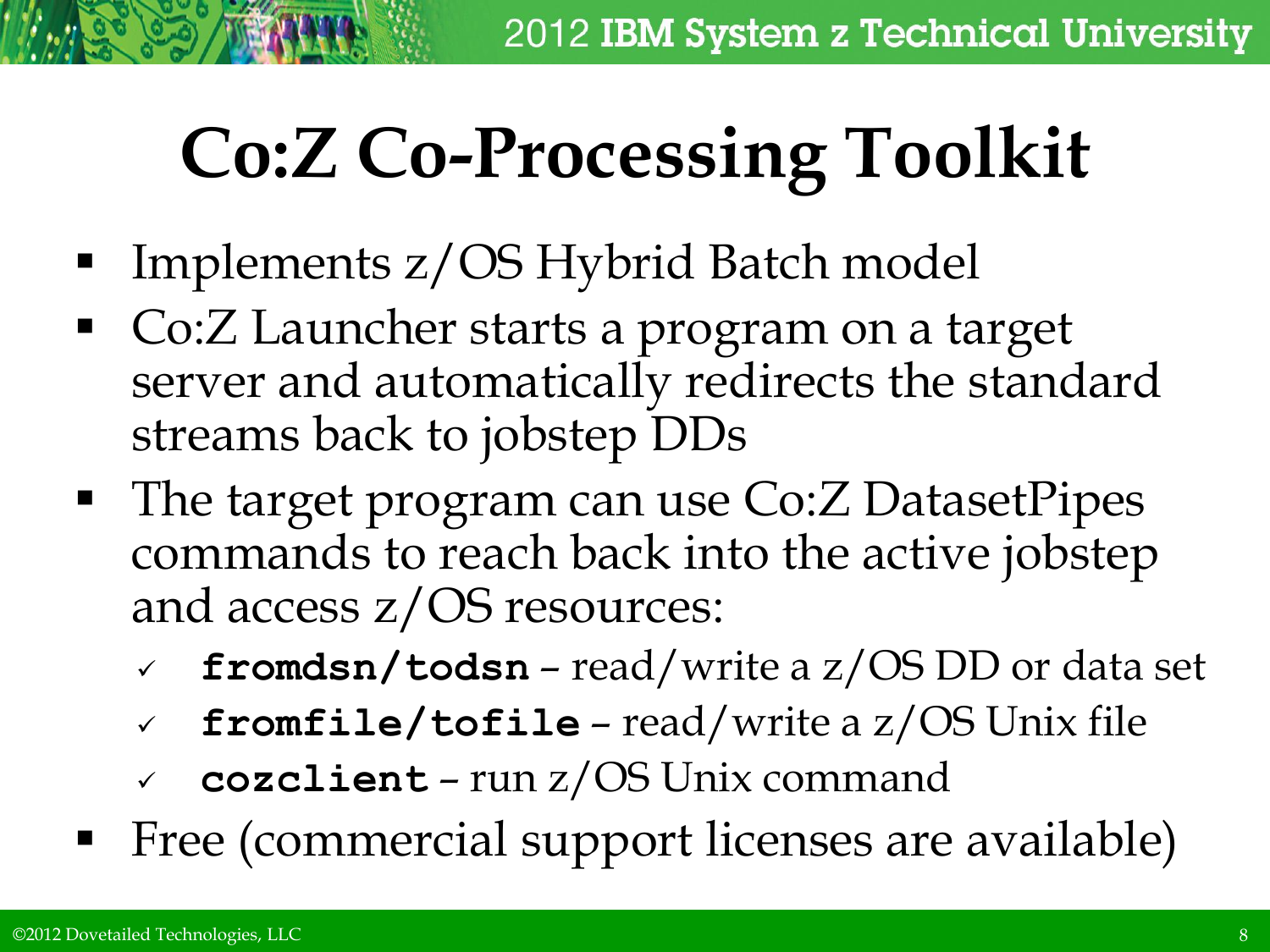# **Co:Z Hybrid Batch Processing**

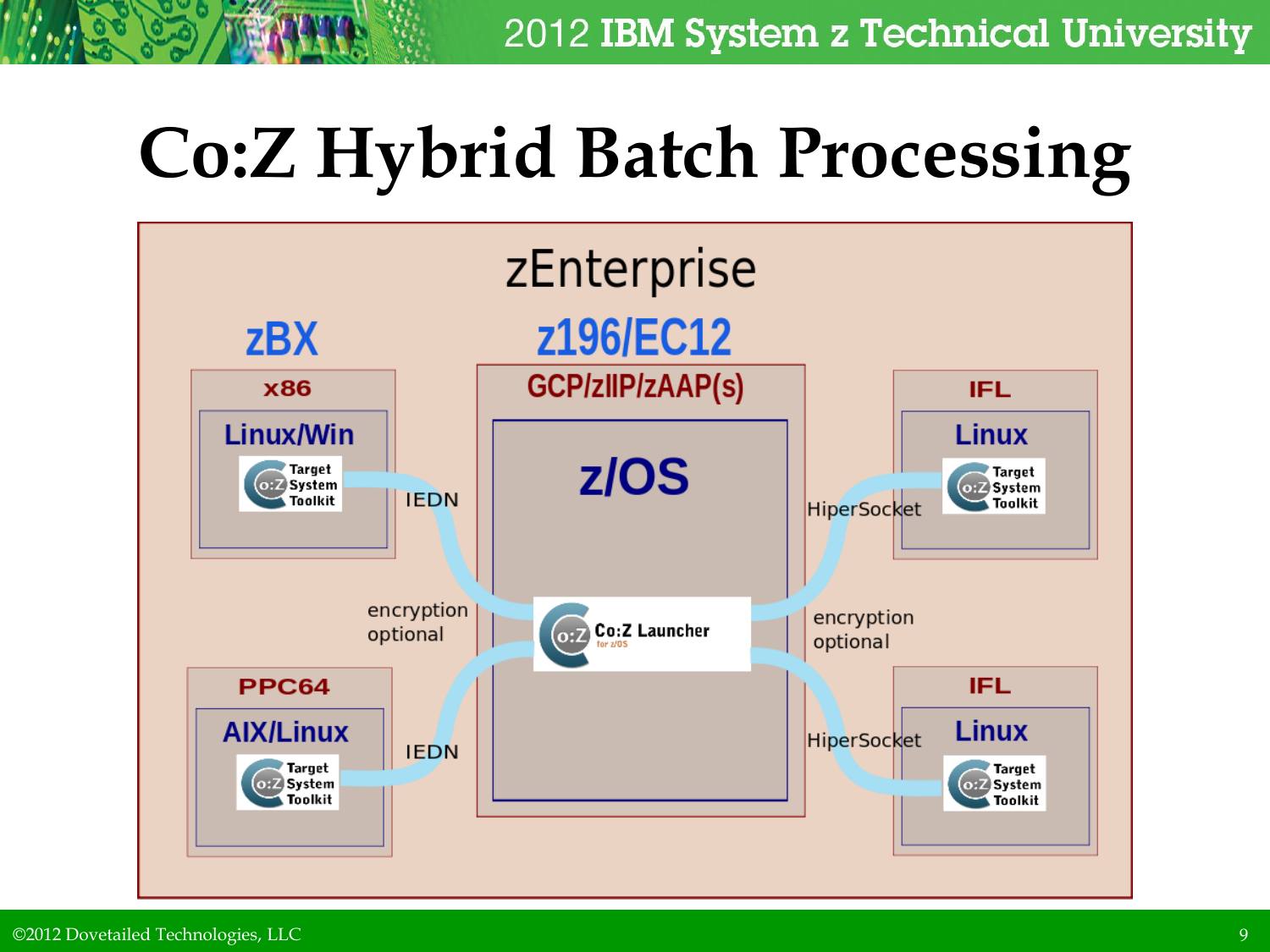# **Hybrid Batch – Hello World**

- Simple example illustrating the principles of Hybrid Batch Processing
- Launch a process on a remote Linux server
	- Write a message to stdout
	- $\checkmark$  In a pipeline:
		- Read the contents of a dataset from a jobstep DD
		- <sup>o</sup> Compress the contents using the Linux gzip command
		- Write the compressed data to the z/OS Unix file system
	- $\sim$  Exit with a return code that sets the jobstep CC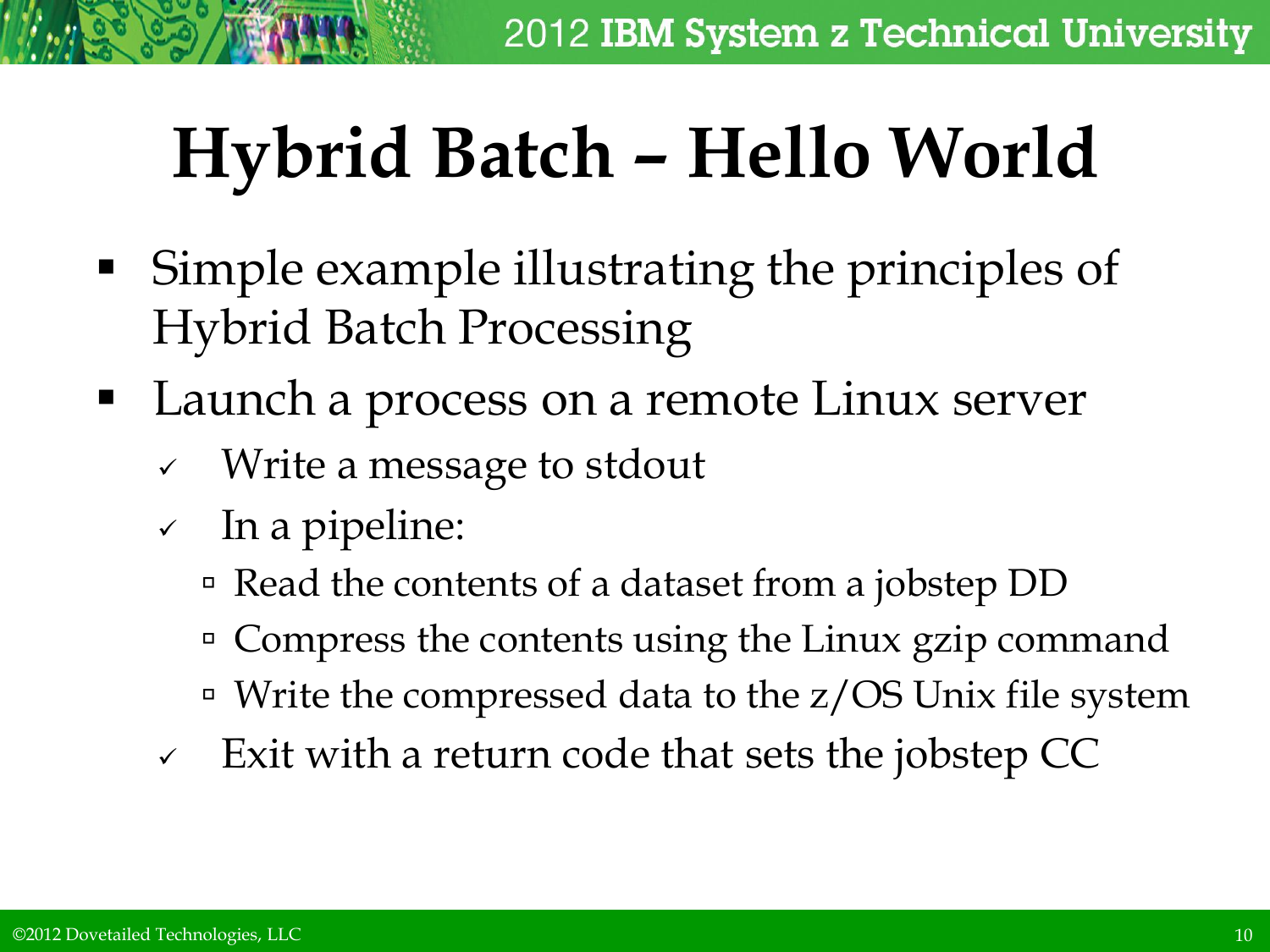### **Linux on z / zBX z/OS**

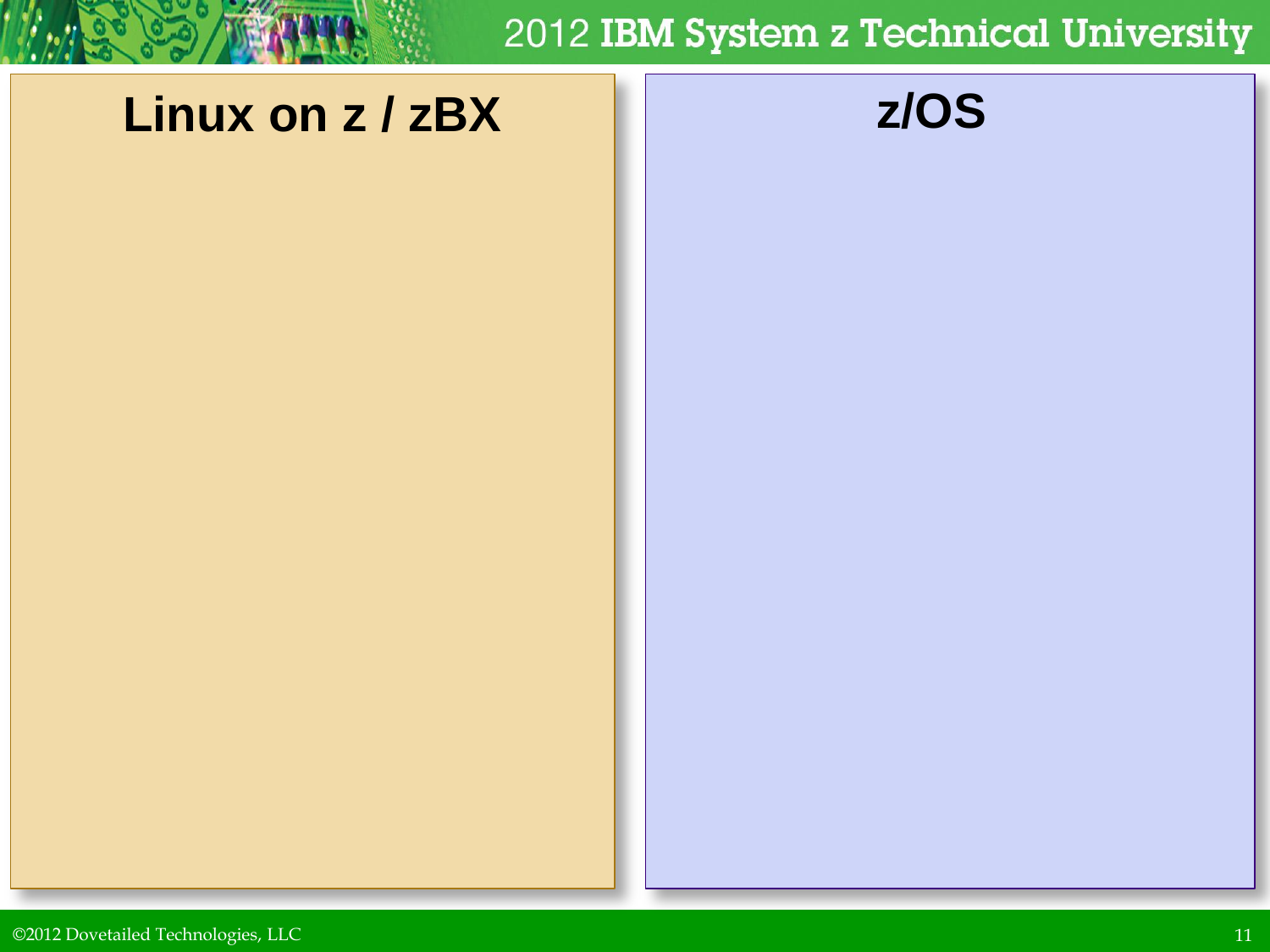### **Linux on z / zBX z/OS**

//HYBRIDZ JOB () //RUN EXEC PROC=COZPROC, // ARGS='u@linux' //SYSOUT DD SYSOUT=\* //STDOUT DD SYSOUT=\* //INPUT DD DSN=MY.DATA //STDIN DD \* echo "Hello \$(uname)!" fromdsn –b DD:INPUT | gzip –c | tofile –b /tmp/out.gz exit 4 //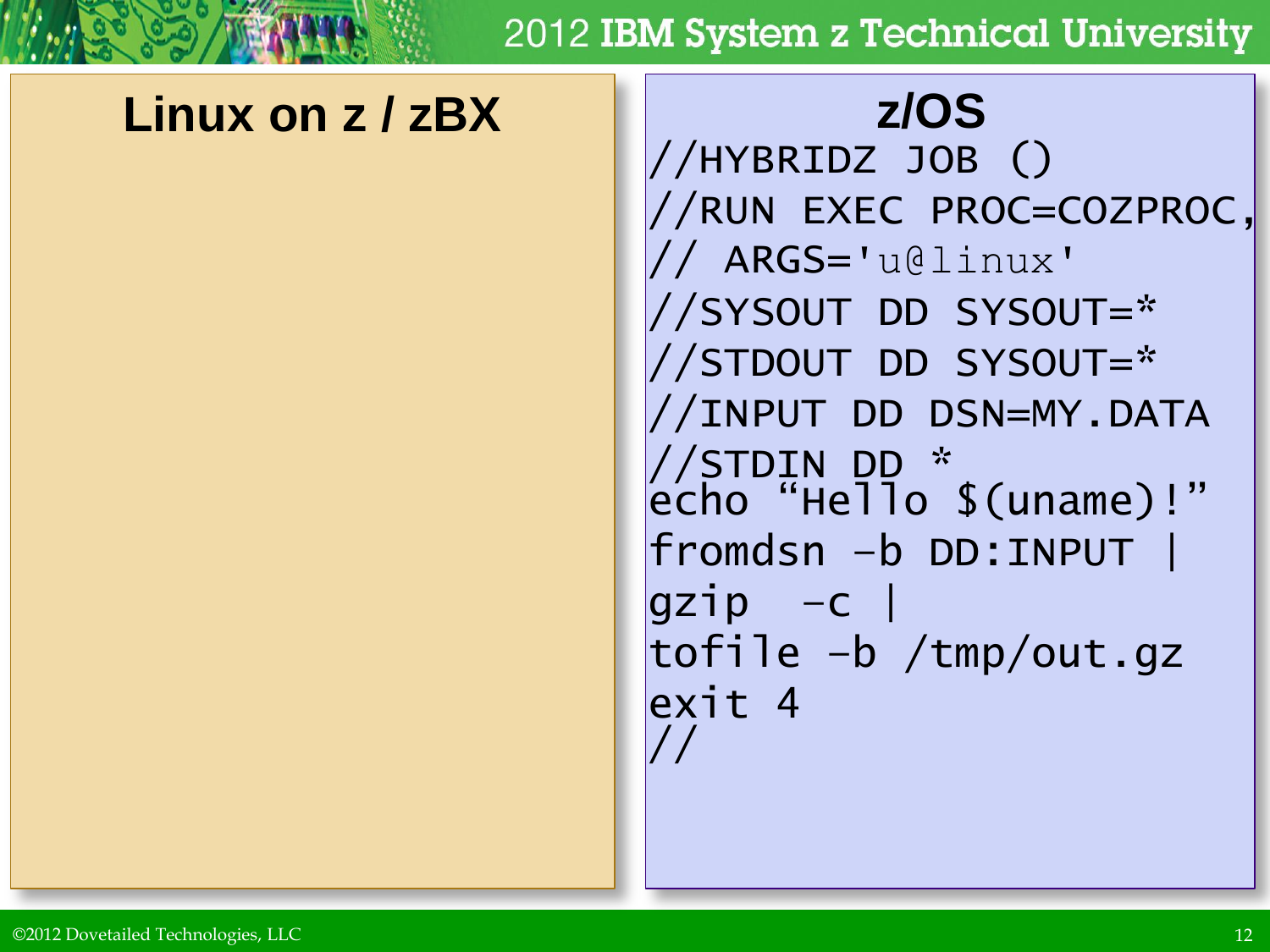### //HYBRIDZ JOB () //RUN EXEC PROC=COZPROC, // ARGS='u@linux' //SYSOUT DD SYSOUT=\* //STDOUT DD SYSOUT=\* //INPUT DD DSN=MY.DATA //STDIN DD \* echo "Hello \$(uname)!" fromdsn –b DD:INPUT |  $gzip -c$ tofile –b /tmp/out.gz exit 4 // **Linux on z / zBX z/OS**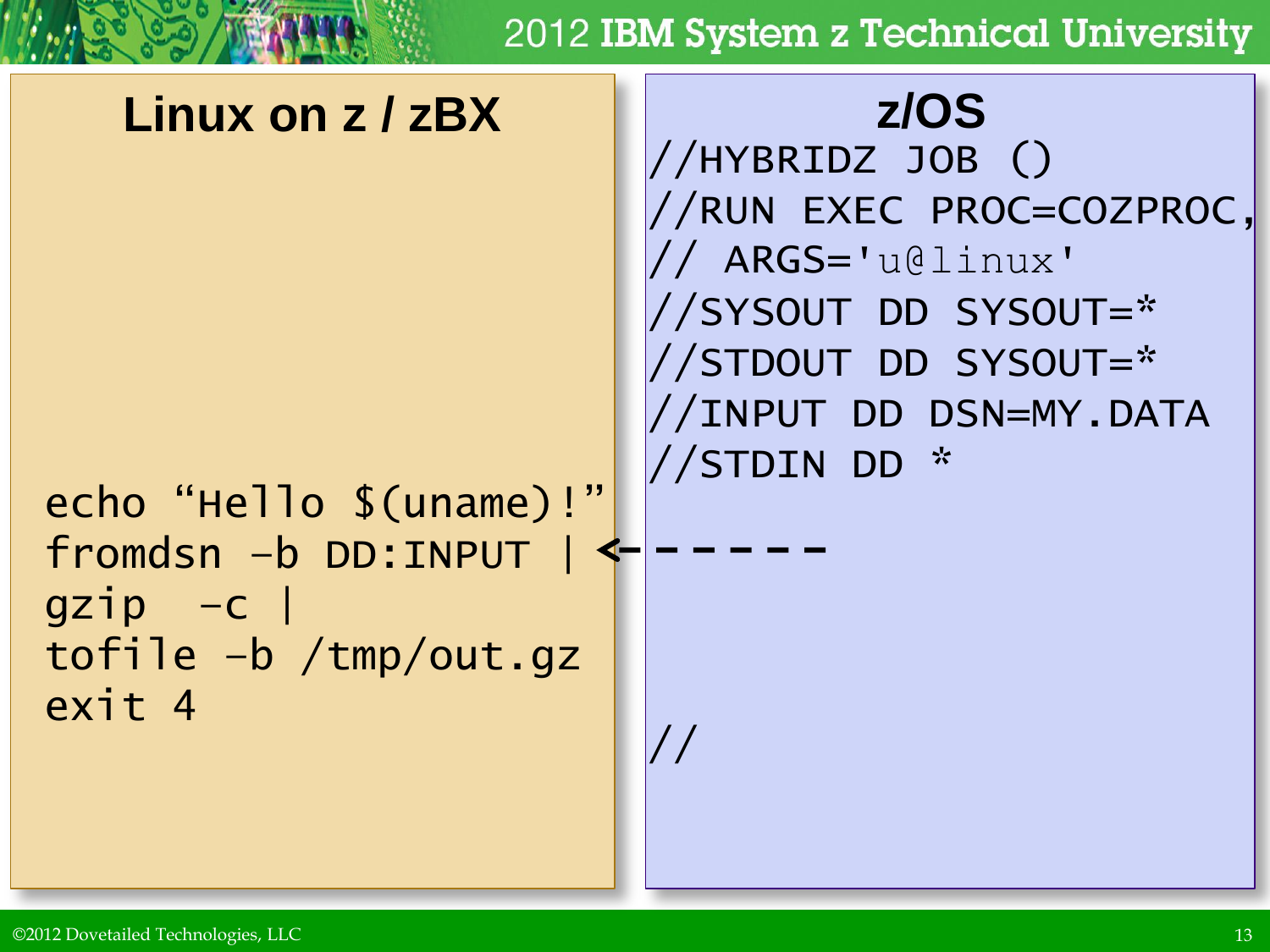//

### **Linux on z / zBX z/OS**

echo "Hello \$(uname)!" fromdsn –b DD:INPUT | gzip –c | tofile –b /tmp/out.gz exit 4

//HYBRIDZ JOB () //RUN EXEC PROC=COZPROC, // ARGS='u@linux' //SYSOUT DD SYSOUT=\* //STDOUT DD SYSOUT=\* //INPUT DD DSN=MY.DATA //STDIN DD \*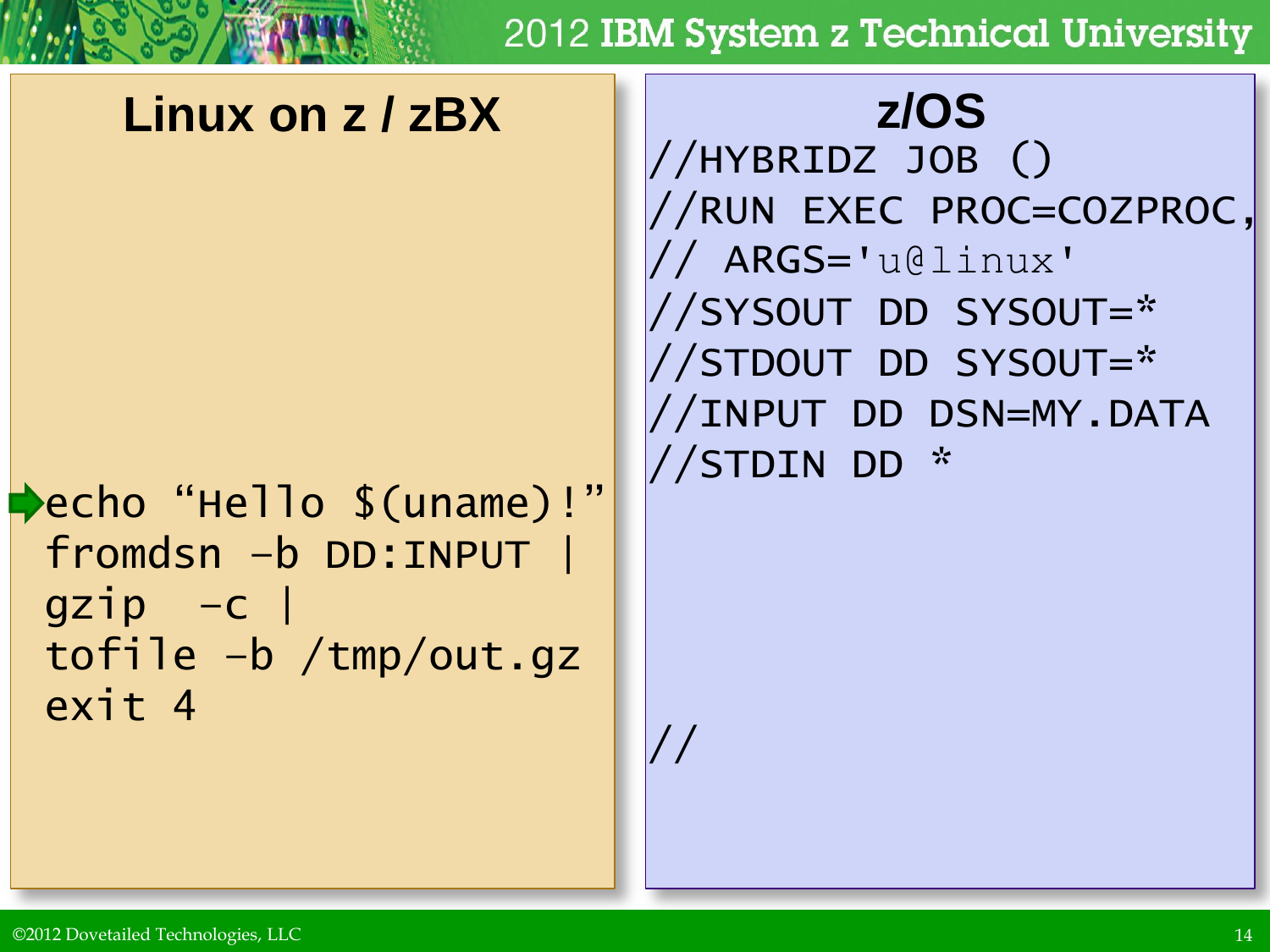//

### **Linux on z / zBX z/OS**

echo "Hello Linux!" fromdsn –b DD:INPUT |  $gzip -c$ tofile –b /tmp/out.gz exit 4

//HYBRIDZ JOB () //RUN EXEC PROC=COZPROC, // ARGS='u@linux' //SYSOUT DD SYSOUT=\* //STDOUT DD SYSOUT=\* //INPUT DD DSN=MY.DATA //STDIN DD \*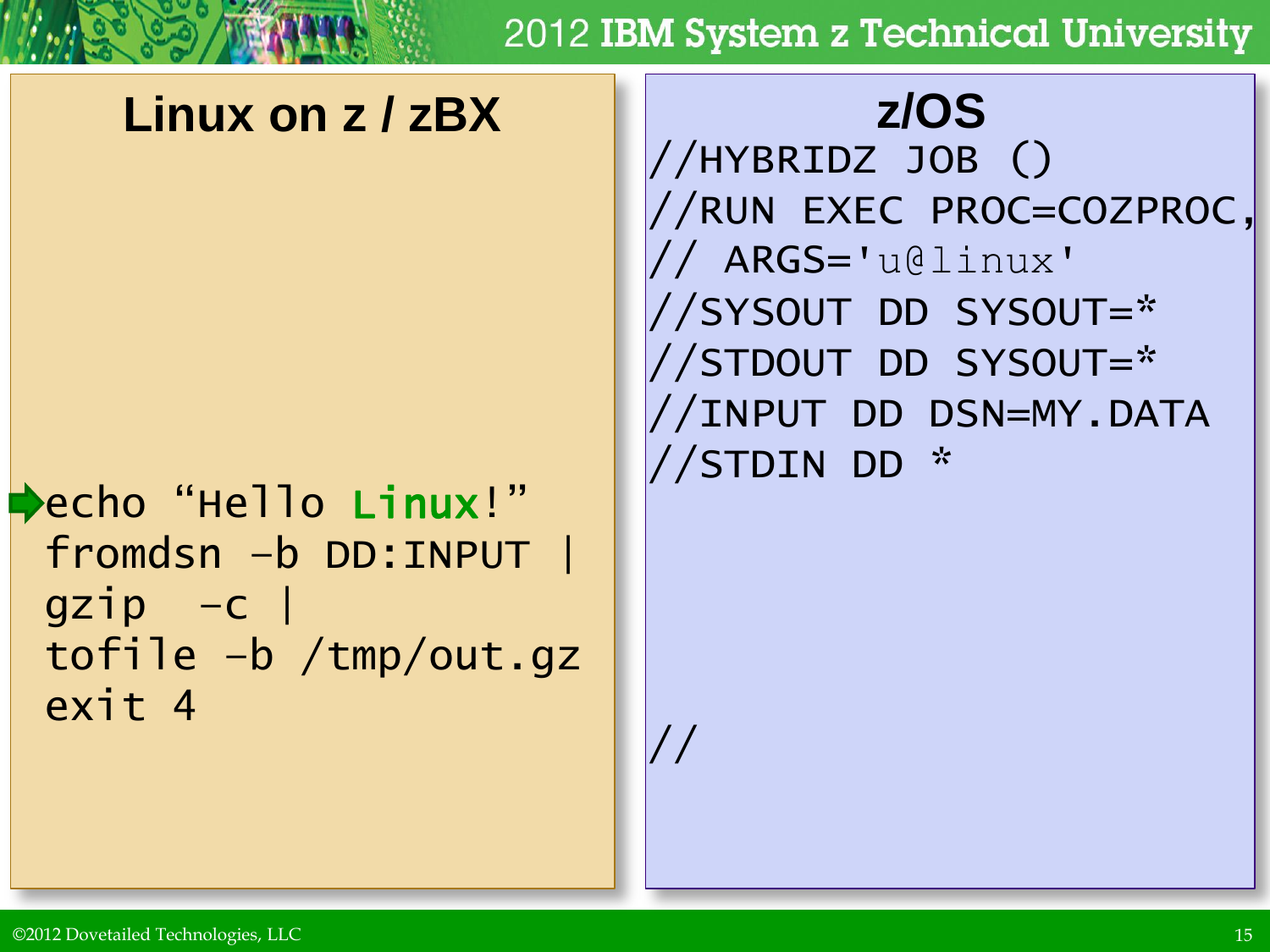//

### **Linux on z / zBX z/OS**

echo "Hello Linux!" fromdsn –b DD:INPUT |  $gzip -c$ tofile –b /tmp/out.gz exit 4

//HYBRIDZ JOB () //RUN EXEC PROC=COZPROC, // ARGS='u@linux' //SYSOUT DD SYSOUT=\* //STDOUT DD SYSOUT=\* //INPUT DD DSN=MY.DATA //STDIN DD \*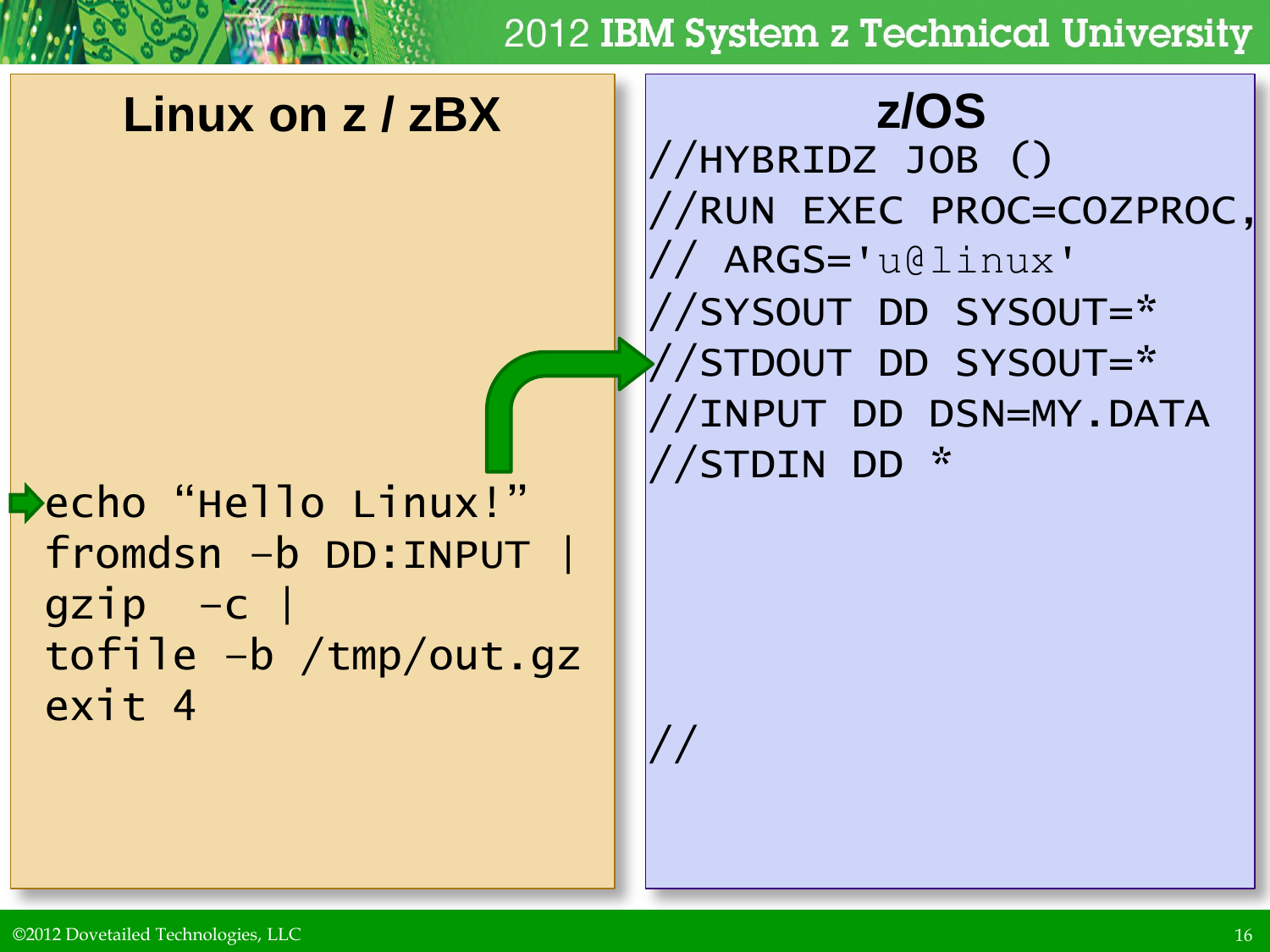//

### **Linux on z / zBX z/OS**

//HYBRIDZ JOB () //RUN EXEC PROC=COZPROC, // ARGS='u@linux' //SYSOUT DD SYSOUT=\* //STDOUT DD SYSOUT=\* //INPUT DD DSN=MY.DATA //STDIN DD \*

echo "Hello Linux!" fromdsn –b DD:INPUT | gzip –c | tofile –b /tmp/out.gz exit 4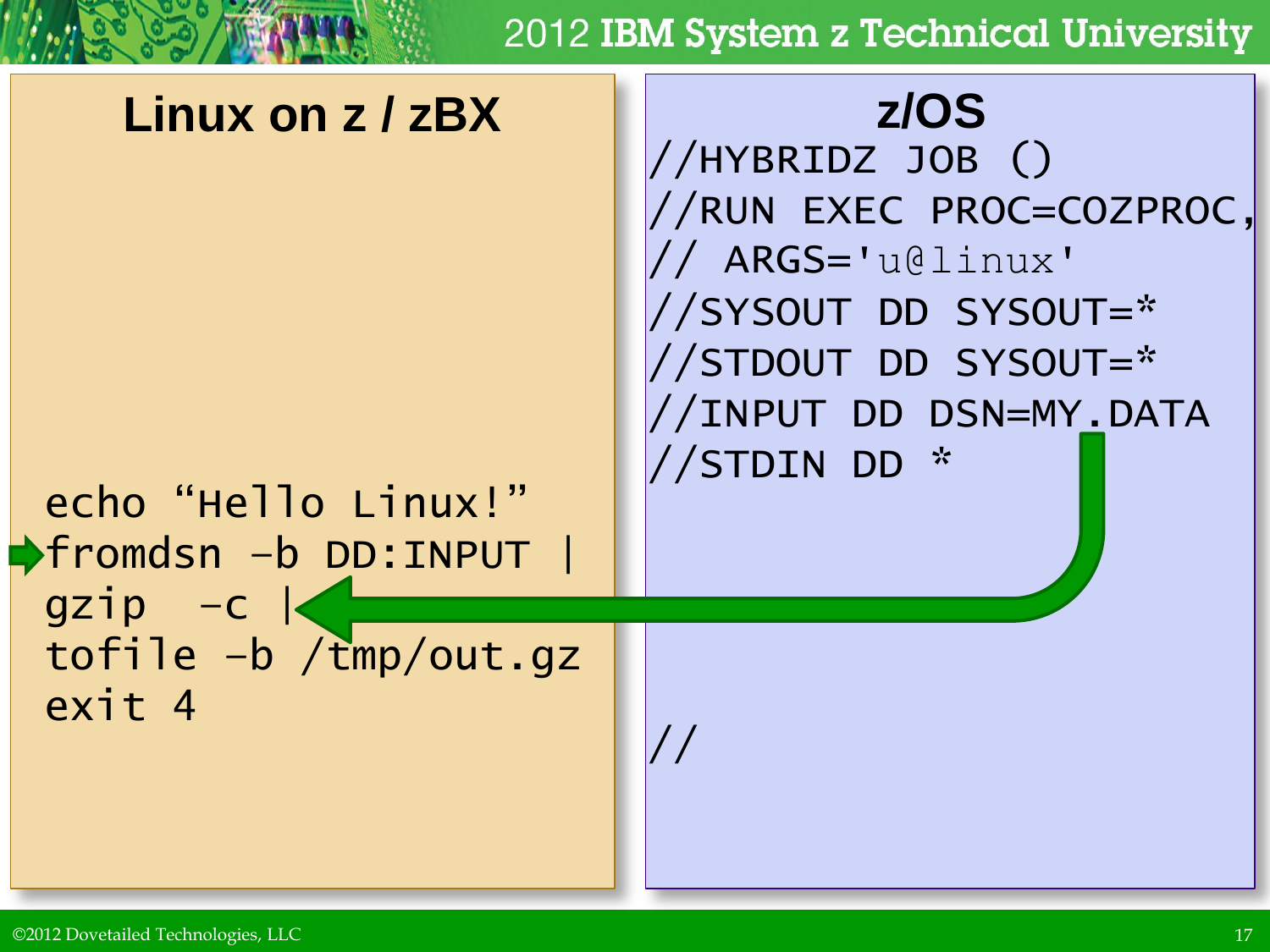### **Linux on z / zBX z/OS**

//HYBRIDZ JOB () //RUN EXEC PROC=COZPROC, // ARGS='u@linux' //SYSOUT DD SYSOUT=\* //STDOUT DD SYSOUT=\* //INPUT DD DSN=MY.DATA //STDIN DD \*

echo "Hello Linux!" fromdsn –b DD:INPUT |  $\rightarrow$ gzip –c  $\mid$ tofile -b /tmp/out.gz exit 4

//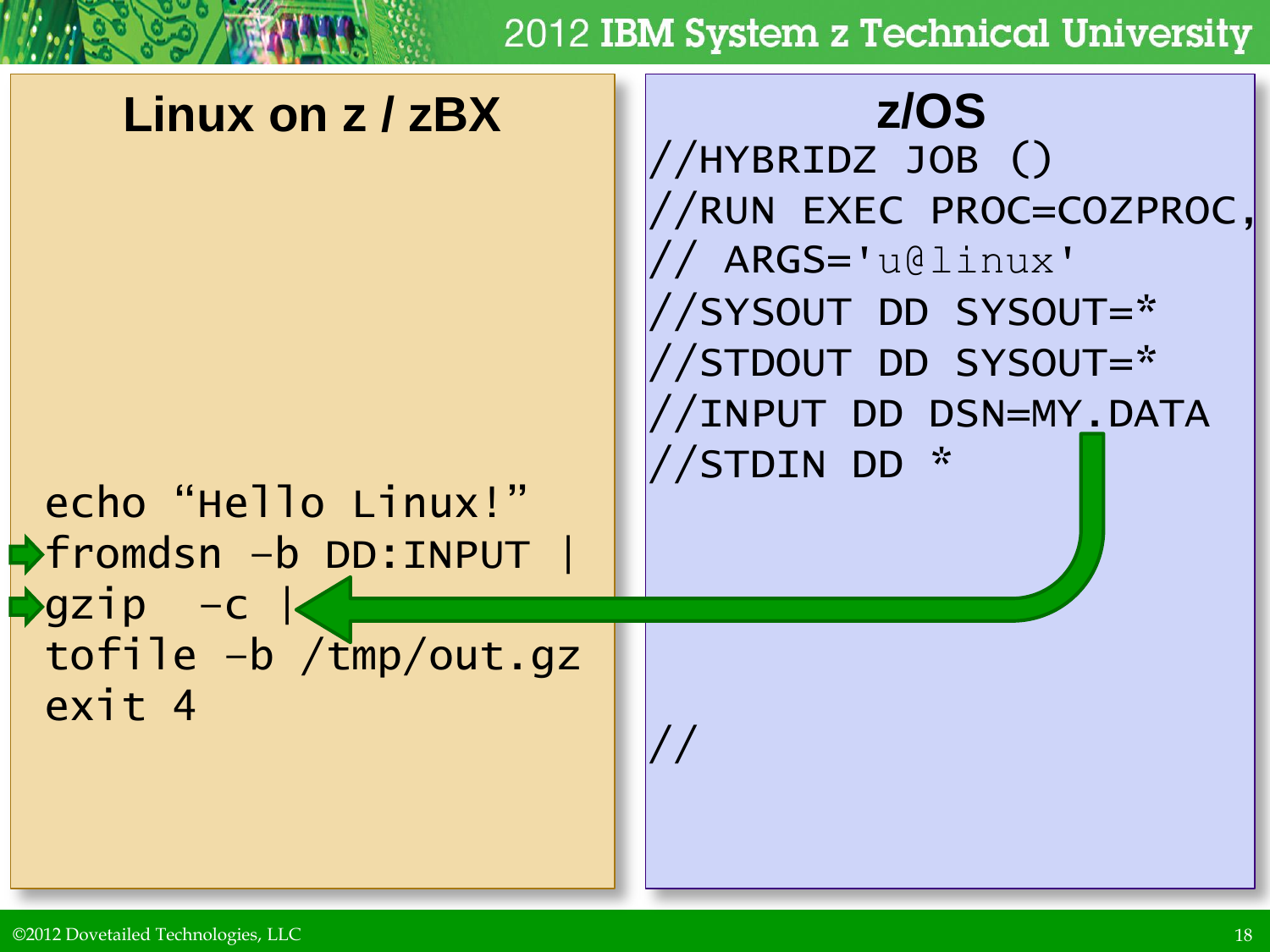### **Linux on z / zBX z/OS**

//HYBRIDZ JOB () //RUN EXEC PROC=COZPROC, // ARGS='u@linux' //SYSOUT DD SYSOUT=\* //STDOUT DD SYSOUT=\* //INPUT DD DSN=MY.DATA //STDIN DD \*

fromdsn –b DD:INPUT |  $\rightarrow$ gzip –c  $\mid$ tofile –b /tmp/out.gz exit 4

echo "Hello Linux!"

//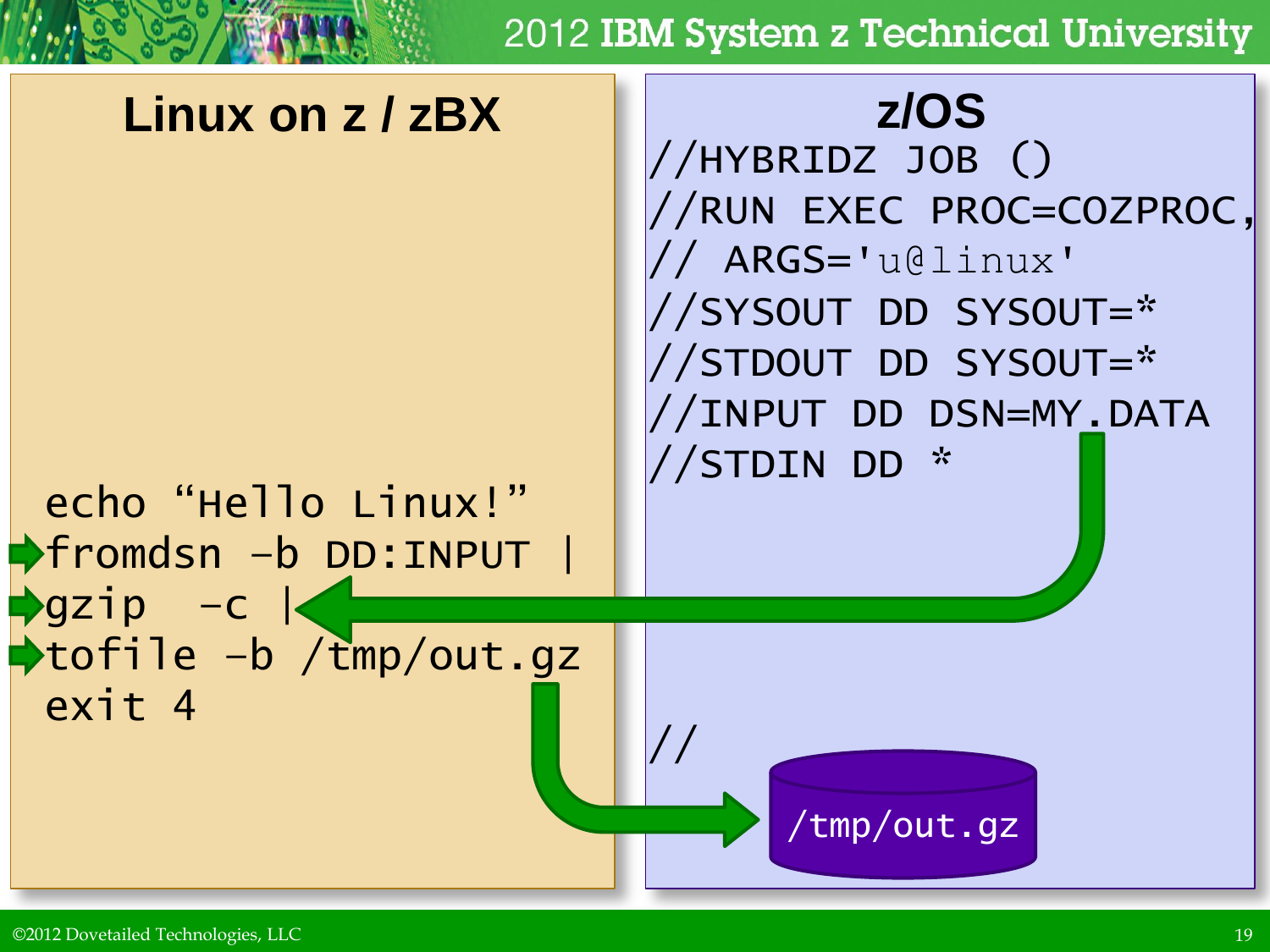### **Linux on z / zBX z/OS**

echo "Hello Linux!" fromdsn –b DD:INPUT |  $gzip -c$ tofile –b /tmp/out.gz **Pexit 4 -----**

//HYBRIDZ JOB () //RUN EXEC PROC=COZPROC, // ARGS='u@linux' //SYSOUT DD SYSOUT=\* //STDOUT DD SYSOUT=\* //INPUT DD DSN=MY.DATA //STDIN DD \*

 $\leftarrow$   $\leftarrow$   $RC = 4$ 

//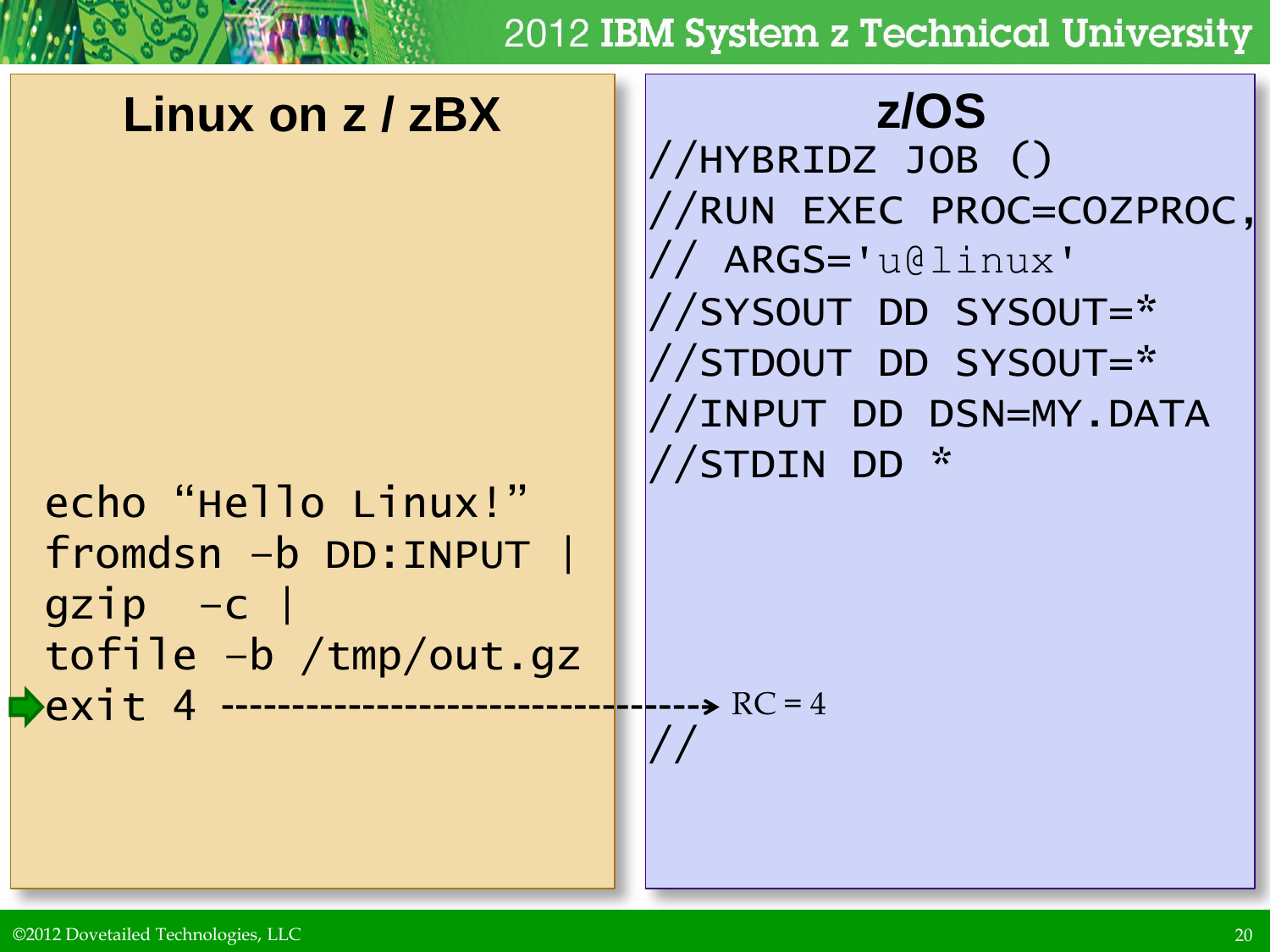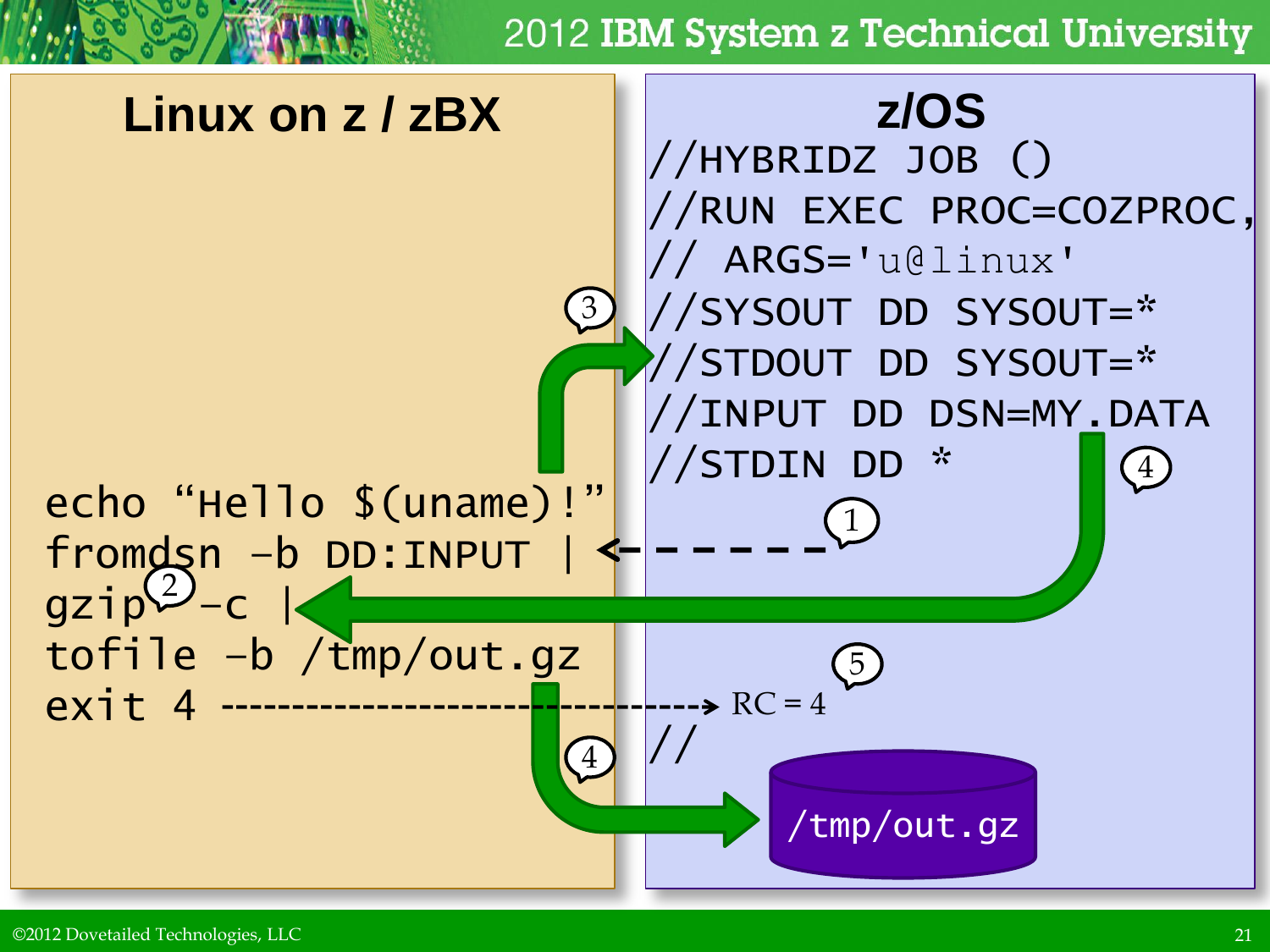# **Hello World: Hybrid Batch**

- 1. A script is executed on a virtual server from a z/OS batch job step
- 2. The script uses a program that already exists -- gzip
- 3. Script output is redirected to z/OS spool
- 4. z/OS resources are easily accessed using fromdsn, tofile, etc…
- 5. The script exit code is adopted as the z/OS job step CC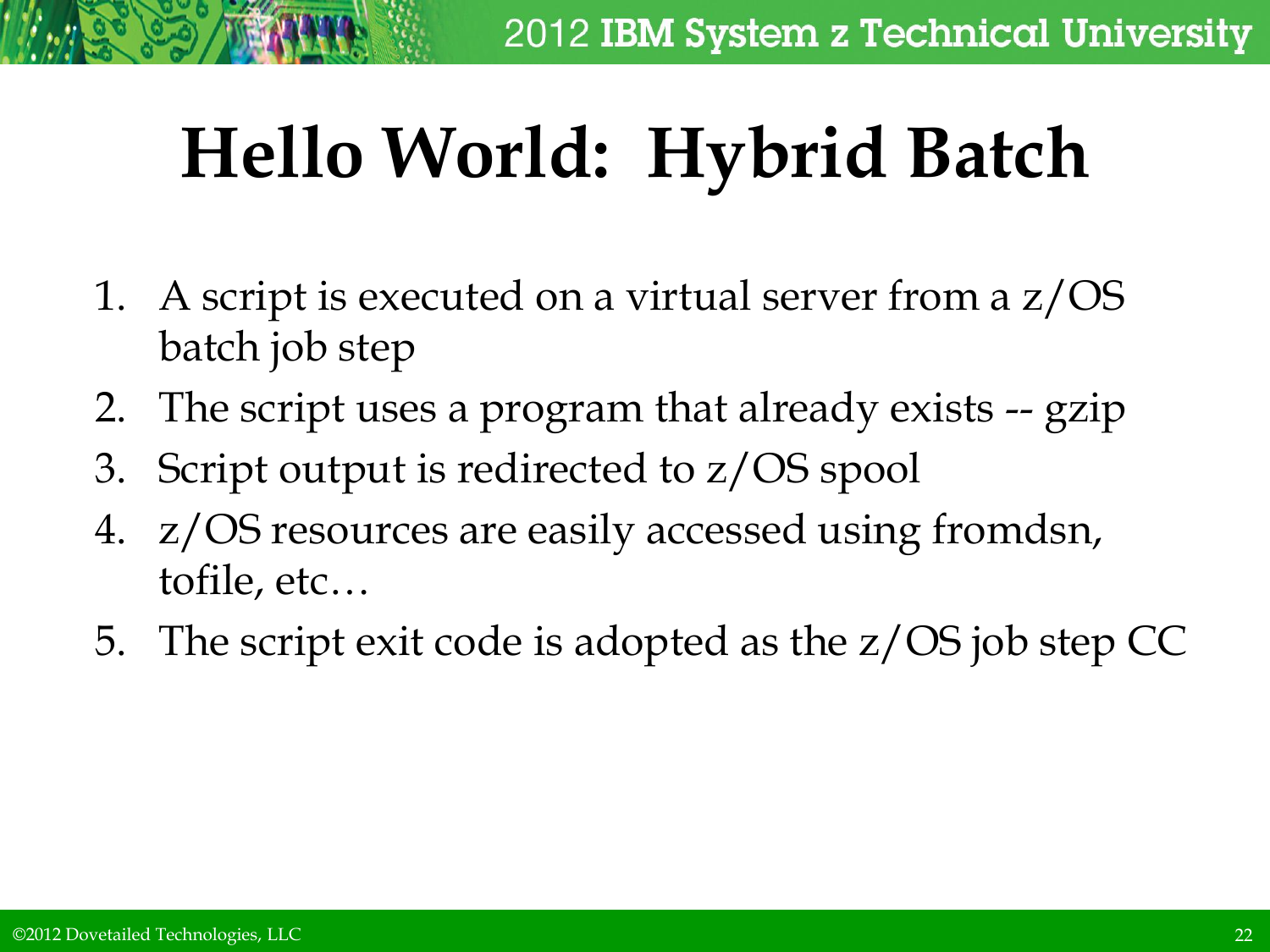## **Hello World – DD:STDOUT**

## Hello Linux!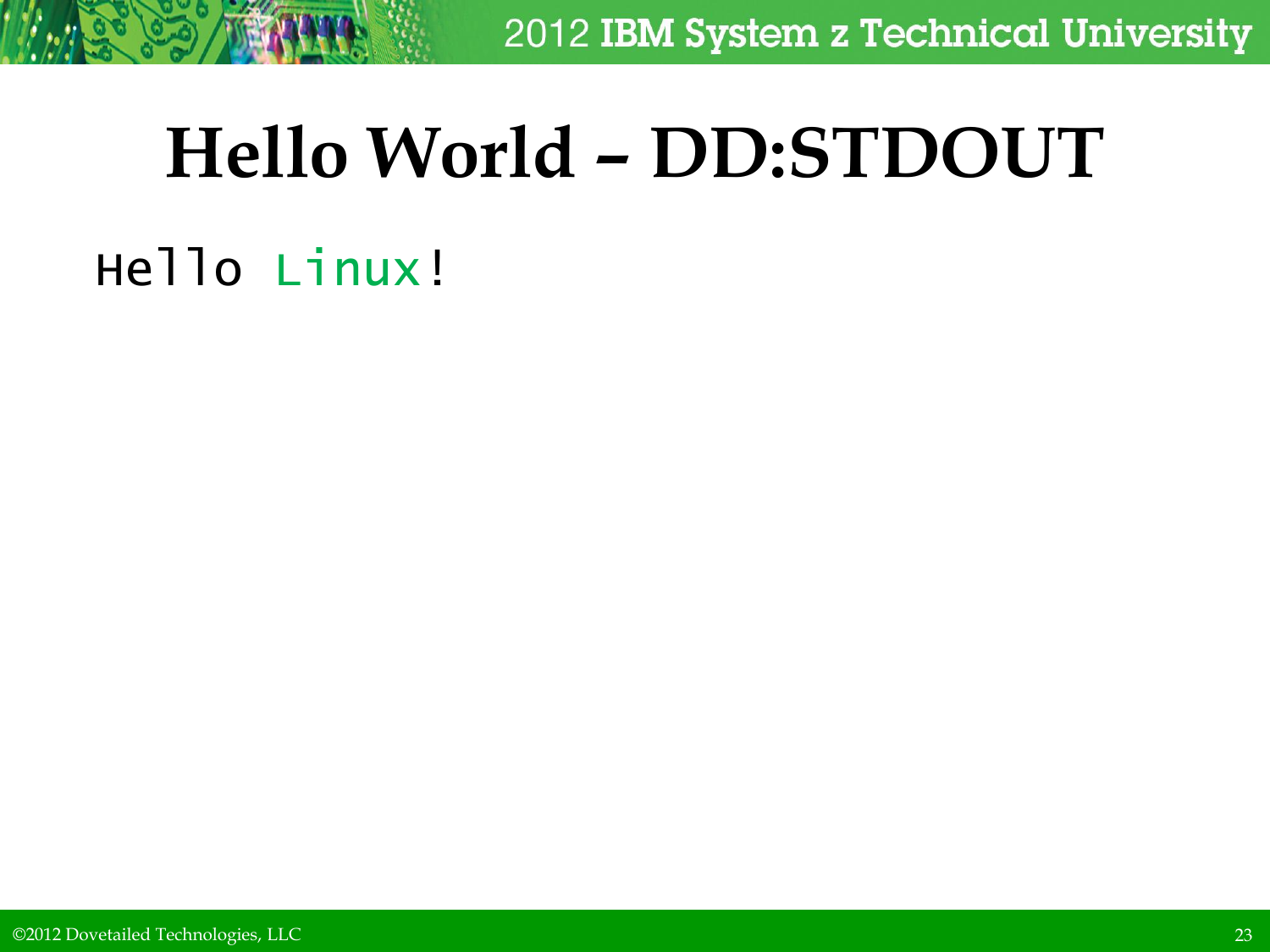## **Hello World – DD:SYSOUT**

CoZLauncher[N]: version: 2.2.0 2012-09-01 cozagent[N]: version: 1.1.0 2012-03-16 fromdsn(DD:STDIN)[N]: 5 records/400 bytes read… fromdsn(DD:INPUT)[N]: 78 records/6240 bytes read… tofile(/tmp/out.gz)[N]: … 1419 bytes written todsn(DD:STDOUT)[N]: … 13 bytes written todsn(DD:STDERR)[N]: … 0 bytes written CoZLauncher[E]: u@linux target … ended with RC=4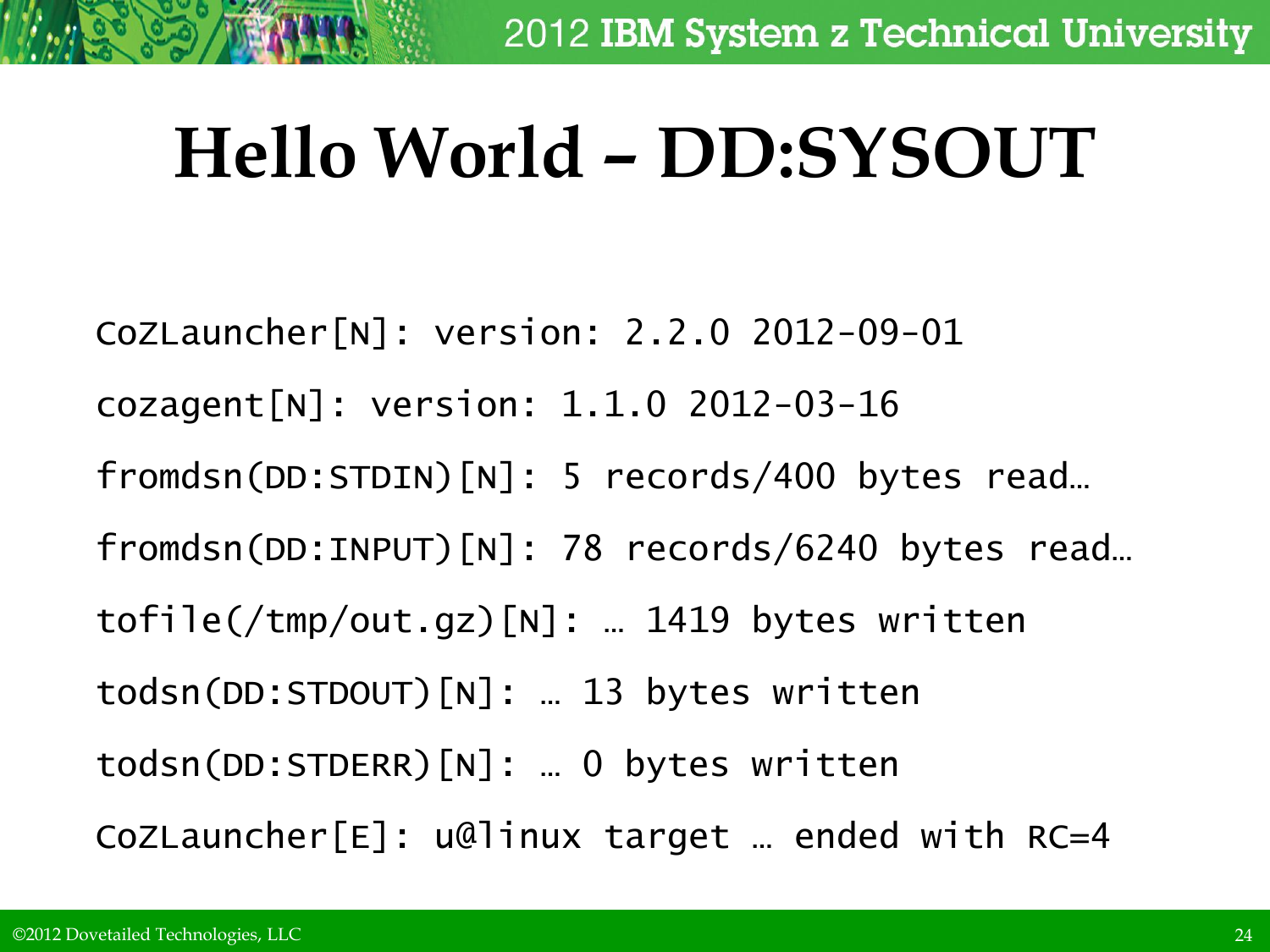## **Hello World – DD:JESMSGLG**

- JOB01515 ---- FRIDAY, 7 SEPT 2012
- JOB01515 IRR010I USERID GOETZE IS ASSIG…
- JOB01515 ICH70001I GOETZE LAST ACCESS AT…
- JOB01515 \$HASP373 HYBRIDZ STARTED INIT…
- JOB01515
- JOB01515 -STEPNAME PROCSTEP RC EXCP…
- JOB01515 -RUN COZLNCH 04 1345…
- JOB01515 -HYBRIDZ ENDED. NAME-
- JOB01515 \$HASP395 HYBRIDZ ENDED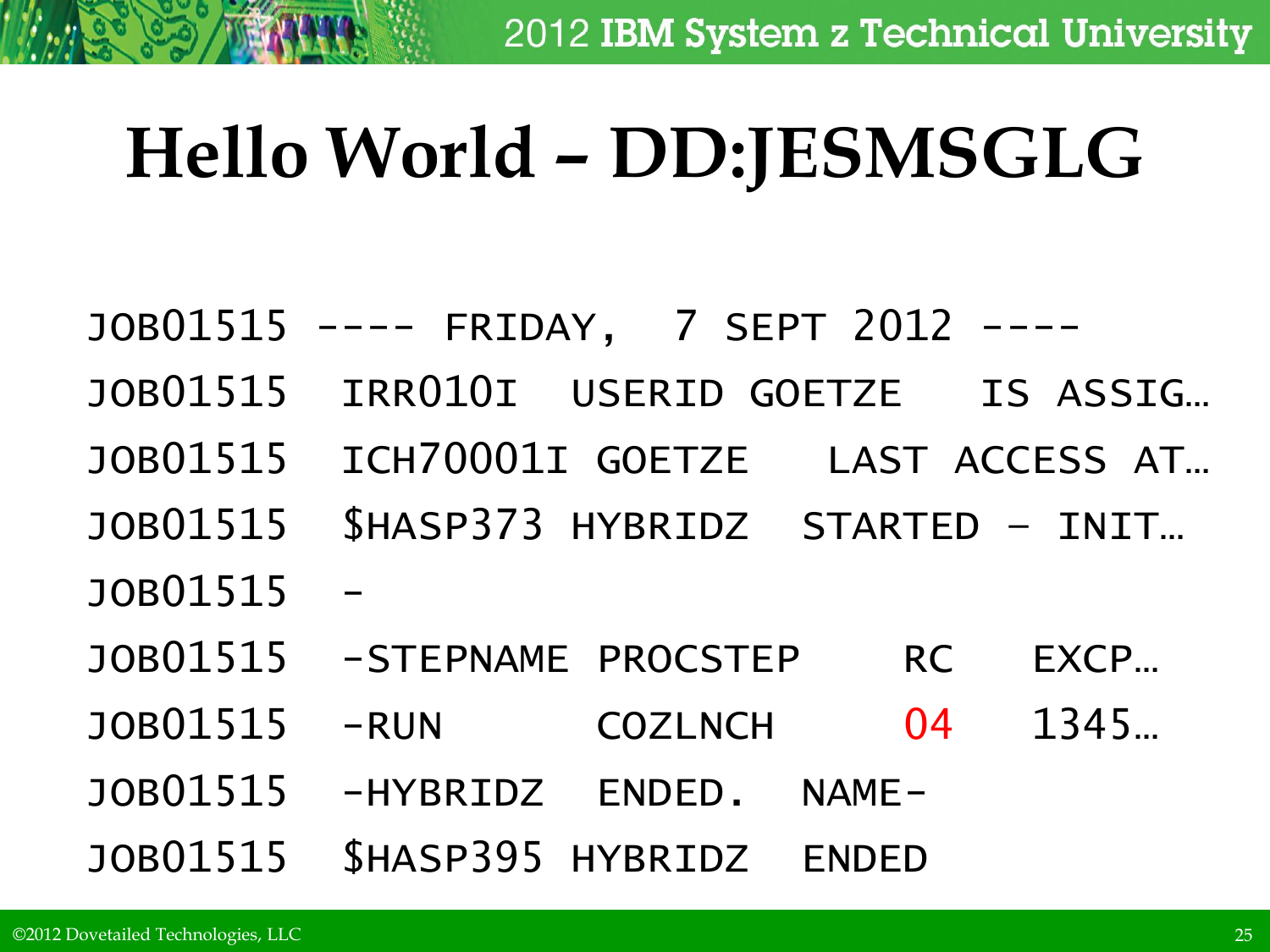# **Co:Z Data Security**

- Remote processes are securely launched using proven OpenSSH technology
- Access to  $z/OS$  resources controlled by launching userid's SAF profile
- By default, data transfer is tunneled (encrypted) over the ssh connection
	- $\vee$  Optionally, data can be transferred over raw sockets (option: ssh-tunnel=false)
		- This offers very high performance without encryption costs
		- □ Ideal for a secure network, such as zEnterprise HiperSockets or IEDN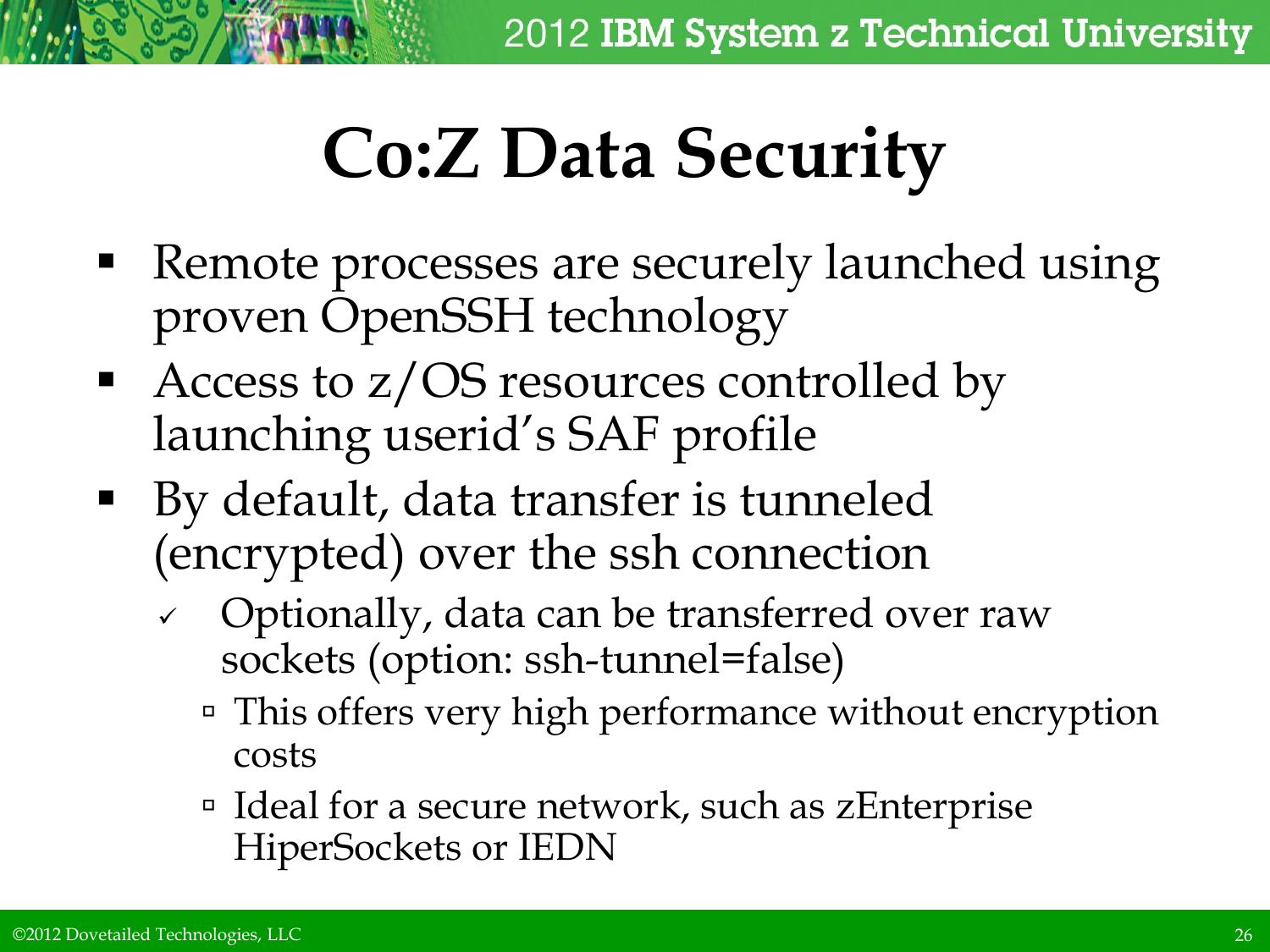# **Hybrid Batch Examples**

- Virtual Server Batch Administration
	- $\vee$  Data integration between platforms
	- e.g. maintain Oracle databases from z/OS batch
- "Fit For Purpose"
	- Moving z/OS SAS Programs to the Linux blade
	- Moving resource intensive (PDF generation) application to the Linux/Windows blade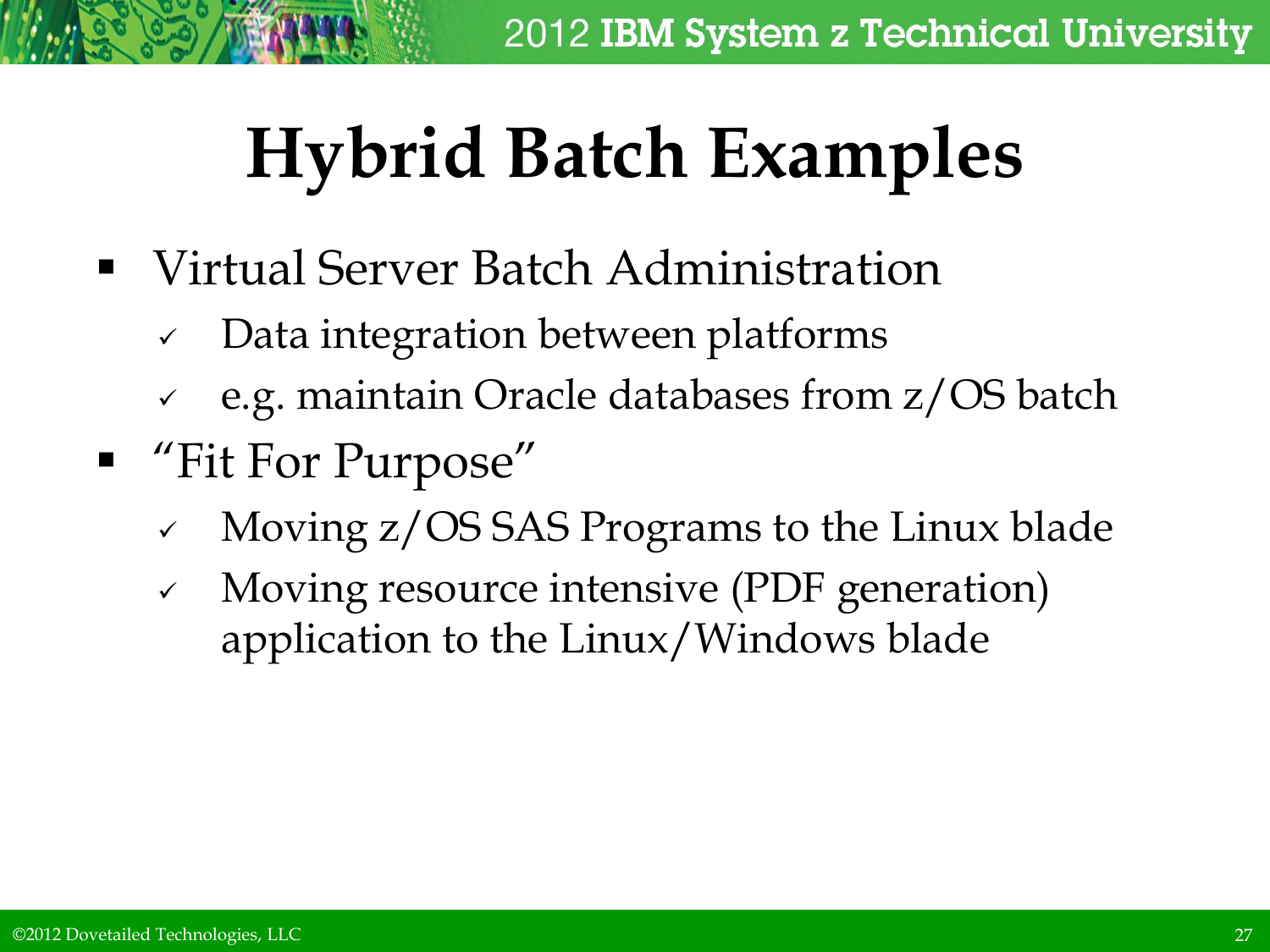## **Virtual Server Batch Administration**

- Extend z/OS batch schedules to maintain virtual servers
	- AKA "Herding Penguins"
- More than an Enterprise Scheduler
	- $\sqrt{ }$  Enables cooperative data exchange
- Retains full operational control from z/OS even as hybrid computing model expands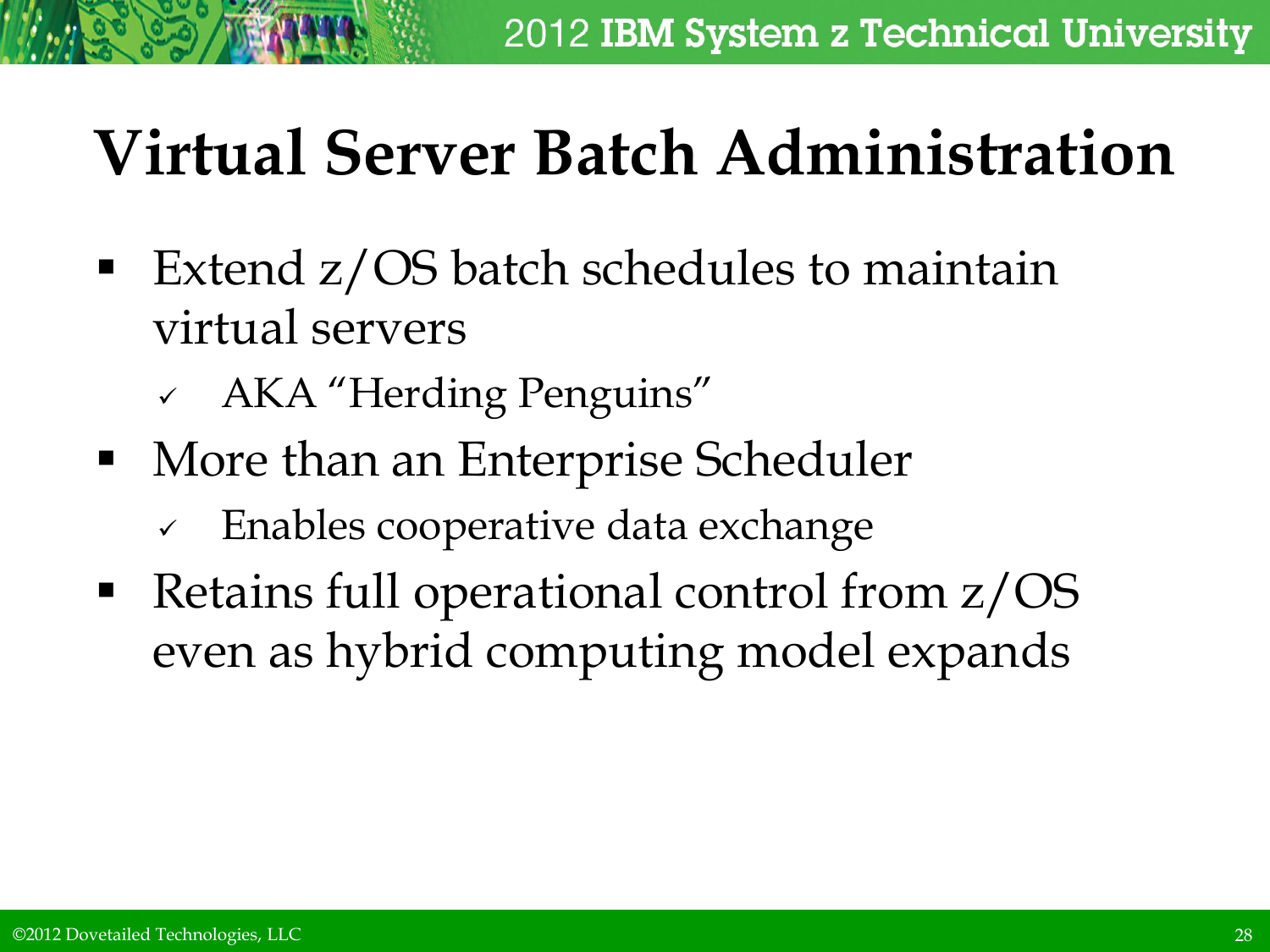# **Data Administration Example**

//APPINT JOB (),'COZ',MSGCLASS=H,NOTIFY=&SYSUID //CUSTDATA EXEC PGM=CUSTCOB //OUTDD DD DSN=&&DATA,DISP=(NEW,PASS), // UNIT=SYSDA,SPACE=(CYL,(20,20)) //COZLOAD EXEC PROC=COZPROC,ARGS='u@linux' //CUSTCTL DD DSN=HLQ.CUST.CTL,DISP=SHR //CUSTDATA DD DSN=&&DATA,DISP=(OLD,DELETE) //CUSTLOG DD SYSOUT=\* //PARMS DD DSN=HLQ.ORACLE.PARMS,DISP=SHR //STDIN DD \* sqlldr control=<(fromdsn DD://CUSTCTL), \ data=<(fromdsn DD://CUSTDATA), \ parfile=<(fromdsn DD://PARMS), \ log=>(todsn DD://CUSTLOG)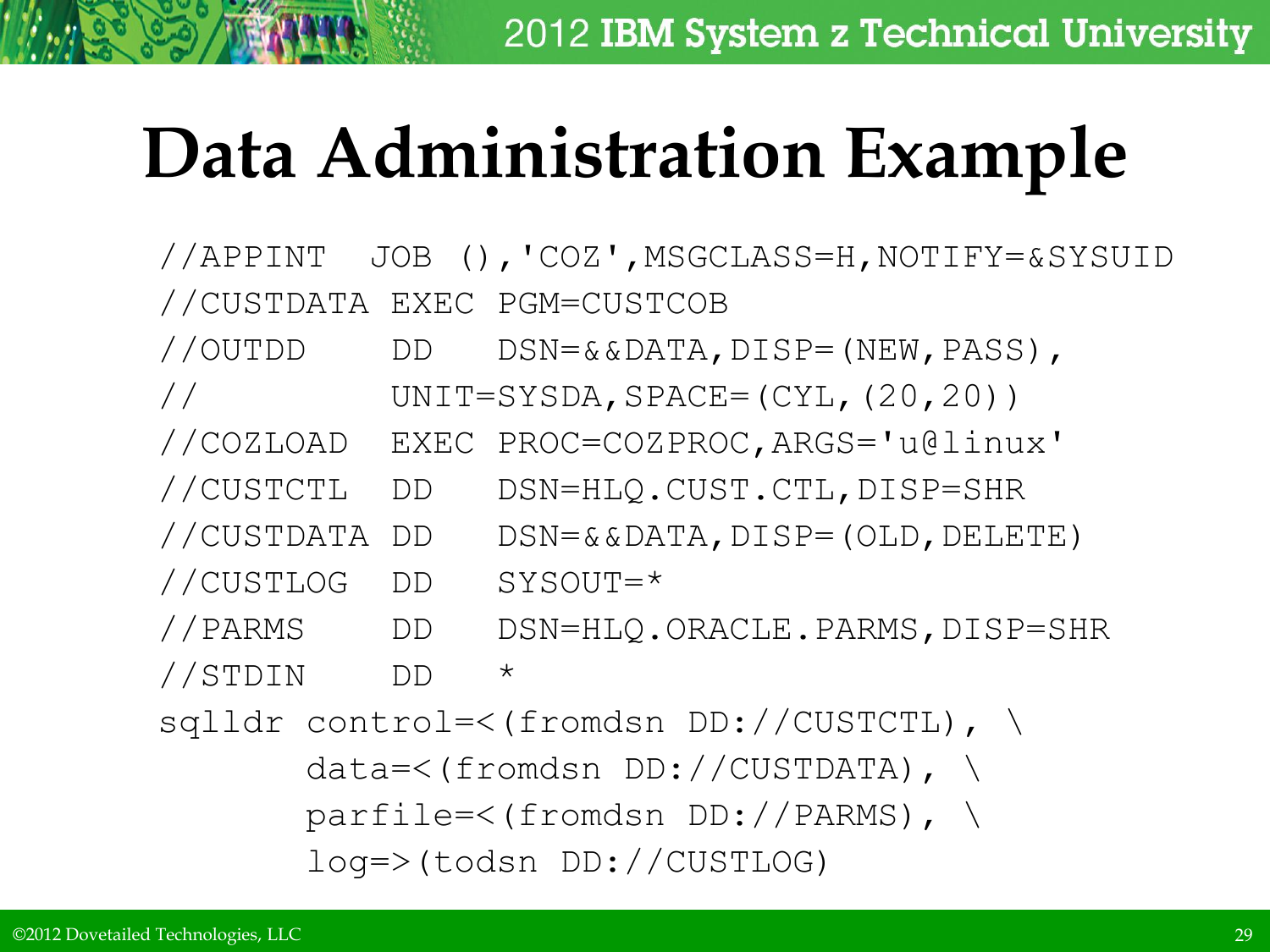### **z/OS**

| //APPINT   |           | JOB (), 'COZ', MSGCLASS=H, NOTIFY=&SYSUID       |
|------------|-----------|-------------------------------------------------|
|            |           | //CUSTDATA EXEC PGM=CUSTCOB                     |
| //OUTDD    | DD        | $DSN = \&\ \& DATA, DISP = (NEW, PASS)$ ,       |
|            |           | UNIT=SYSDA, SPACE= $(CYL, (20, 20))$            |
| //COZLOAD  |           | EXEC PROC=COZPROC, ARGS='u@linux'               |
| //PARMS    | DD.       | DSN=HLQ.ORACLE.PARMS, DISP=SHR                  |
| //CUSTDATA | <b>DD</b> | $DSN = \&\ \& DATA$ , $DISP = (OLD$ , $DELETE)$ |
| //CUSTCTL  | <b>DD</b> | DSN=HLQ.CUST.CTL, DISP=SHR                      |
| //CUSTLOG  | <b>DD</b> | SYSOUT=*                                        |
| //STDIN    | DD        | $\star$                                         |

### **Linux on z / zBX**

sqlldr control**=<(fromdsn DD://CUSTCTL)**, \ data**=<(fromdsn DD://CUSTDATA)**, \ parfile=**<(fromdsn DD://PARMS)**, \ log=**>(todsn DD://CUSTLOG)**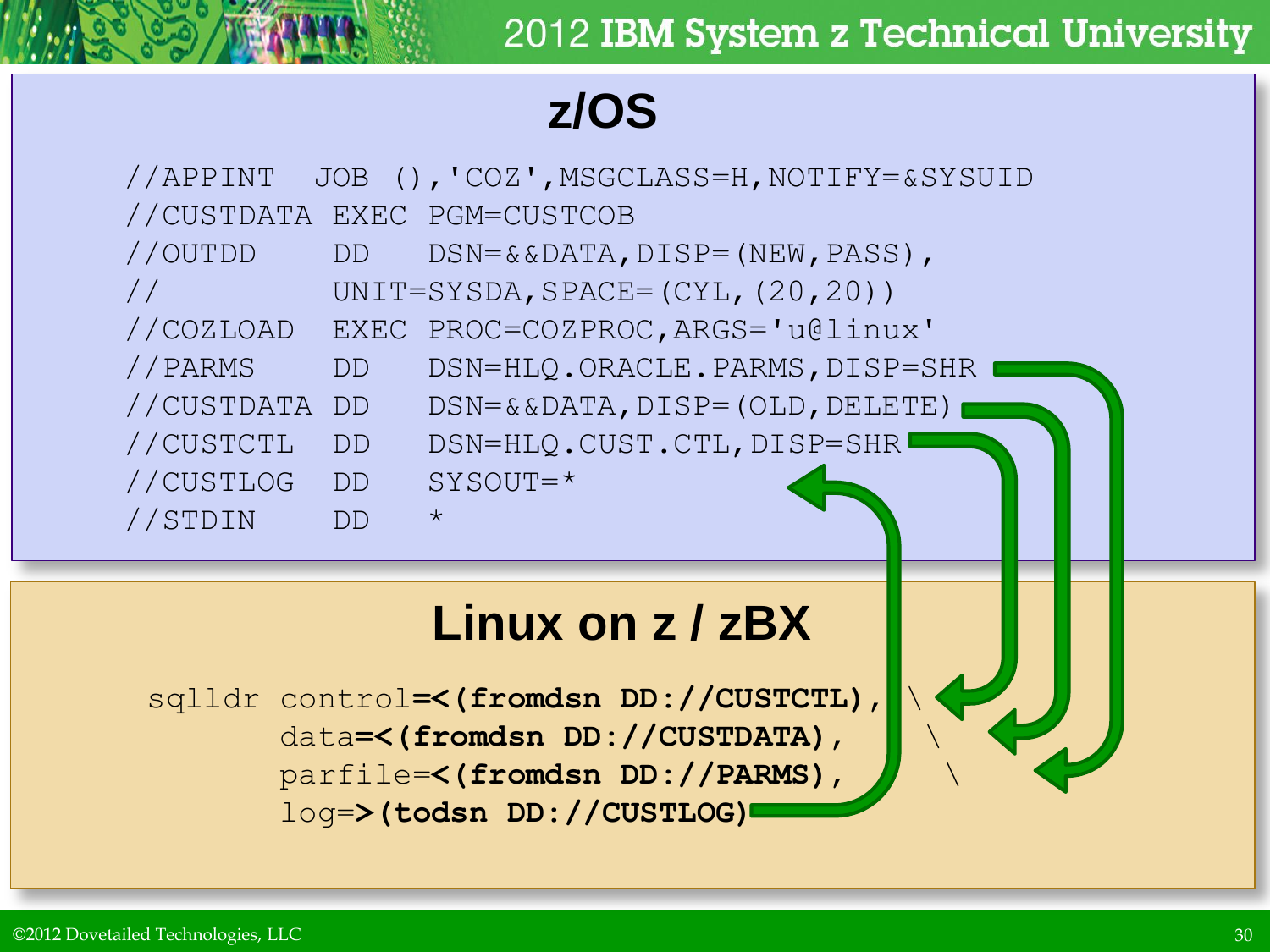## **Data Administration Summary**

- **Scheduled via nightly batch stream**
- sqlldr exit code seamlessly becomes jobstep CC
- Concurrent transfer and loading: *No data at rest!*
	- *Enabled via process substitution*
- High performance
- Operations can observe real-time job output in the JES spool
- Credentials are restricted by SAF data set controls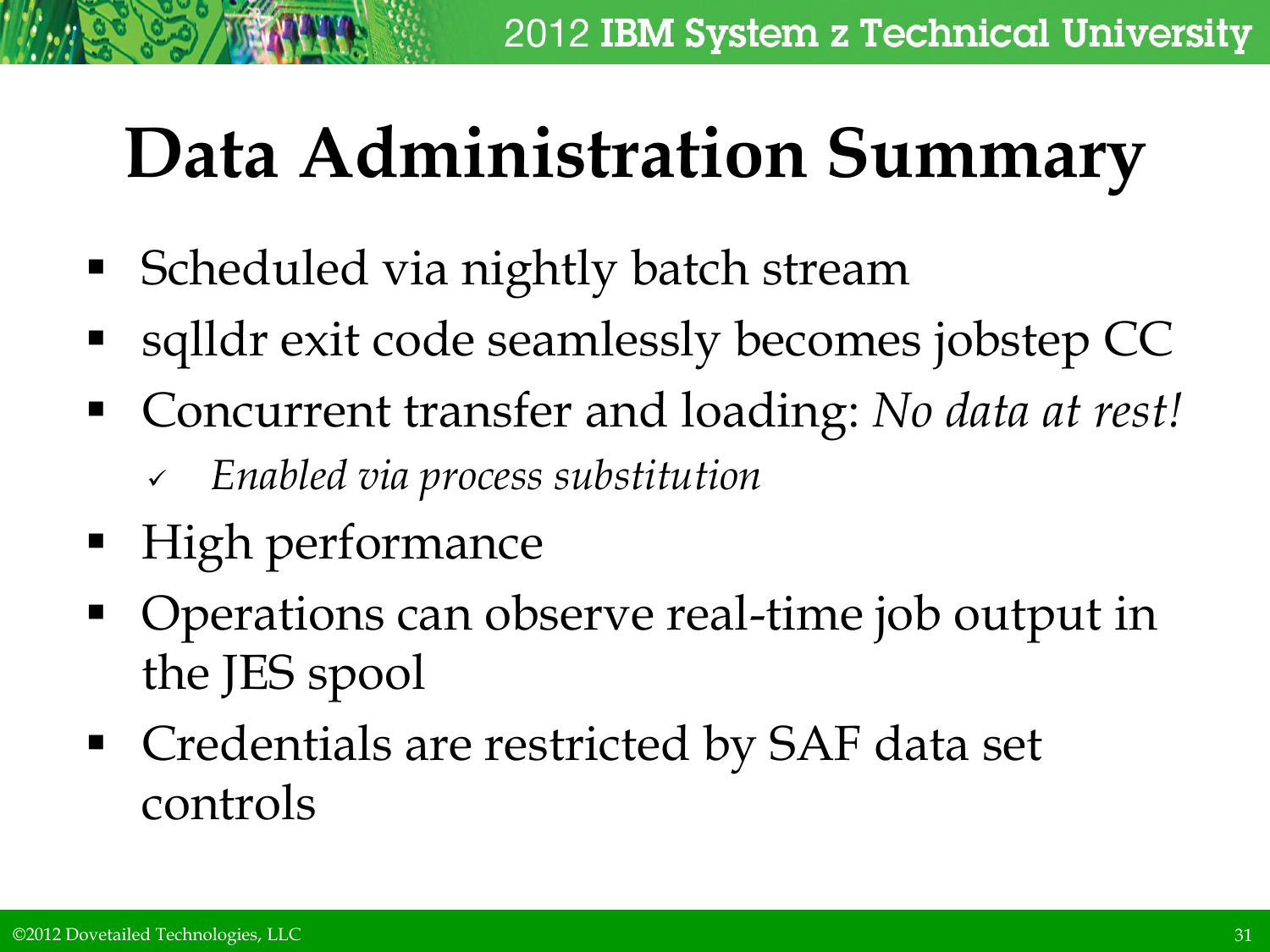# **Moving SAS Programs to Linux**

- SAS programs have a rich legacy on  $z/OS$ 
	- Data analysis
	- SMF report generation
- **Interest in moving processing off platform** 
	- $\checkmark$  Licensing cost consideration
	- Overall workload reduction
- Several popular tools already exist
- **•** Hybrid Batch processing offers new options
	- Program source and data can stay on z/OS
	- Job Step integration of output and return codes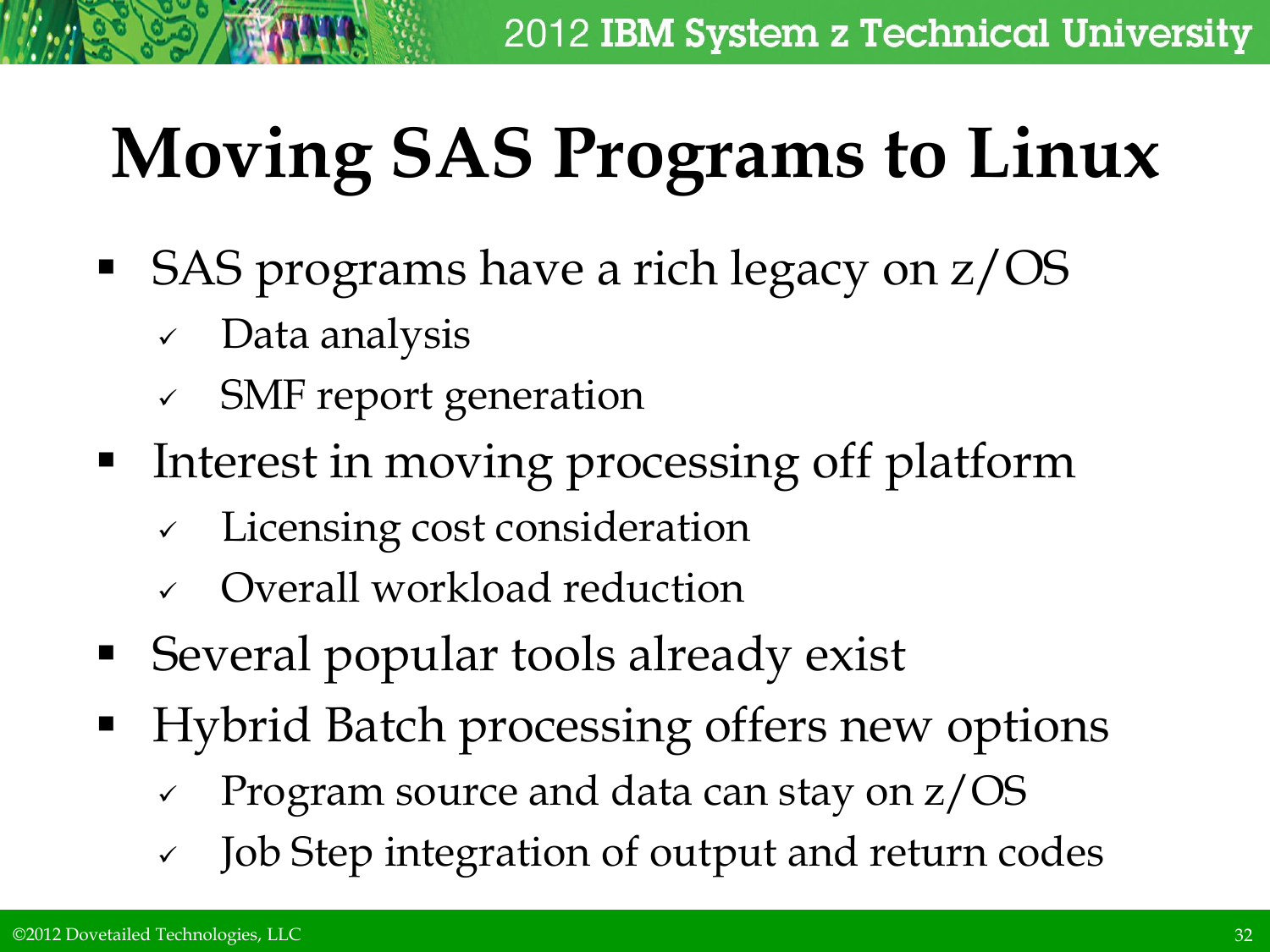## **SAS Language Population Analysis Example**

- Performs analysis of Birth/Death population data
- Program source and data reside on  $z/OS$
- Hybrid Batch used to move **execution** to a blade
- **For more information see:** <http://dovetail.com/products/casestudysas.html>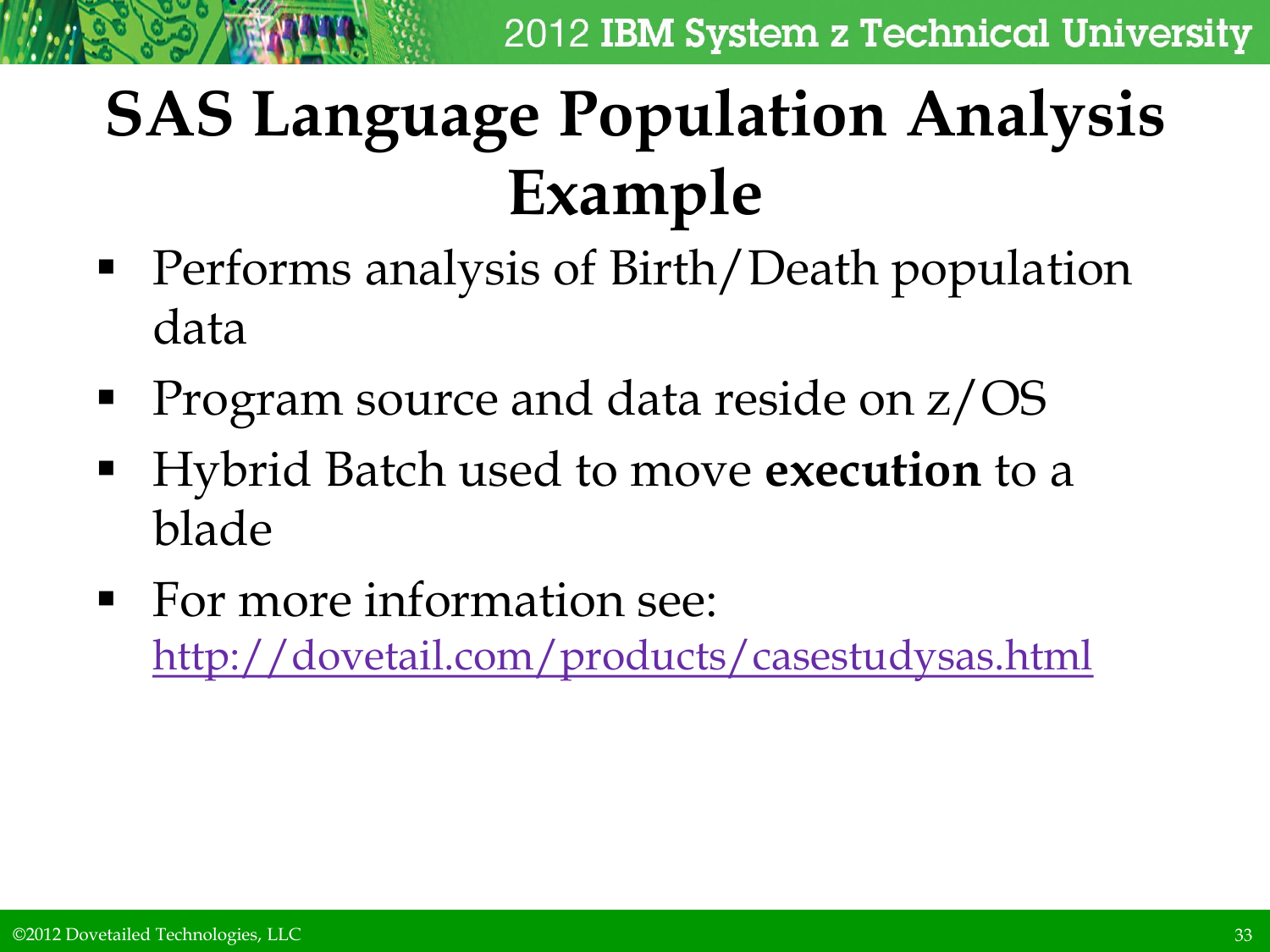# **Multipage PDF Generation**

- **z/OS** hybrid batch computing can be used to locate resource hungry jobs to the best architecture
- Java driven PDF generation can be time consuming on the zSeries architecture
- Co:Z can be used to:
	- Target Java execution to a zBX or zLinux engine
	- Enable z/OS operations to retain control of scheduling
	- Keep all data-at-rest on z/OS
- For more information see: <http://dovetail.com/products/casestudyitext.html>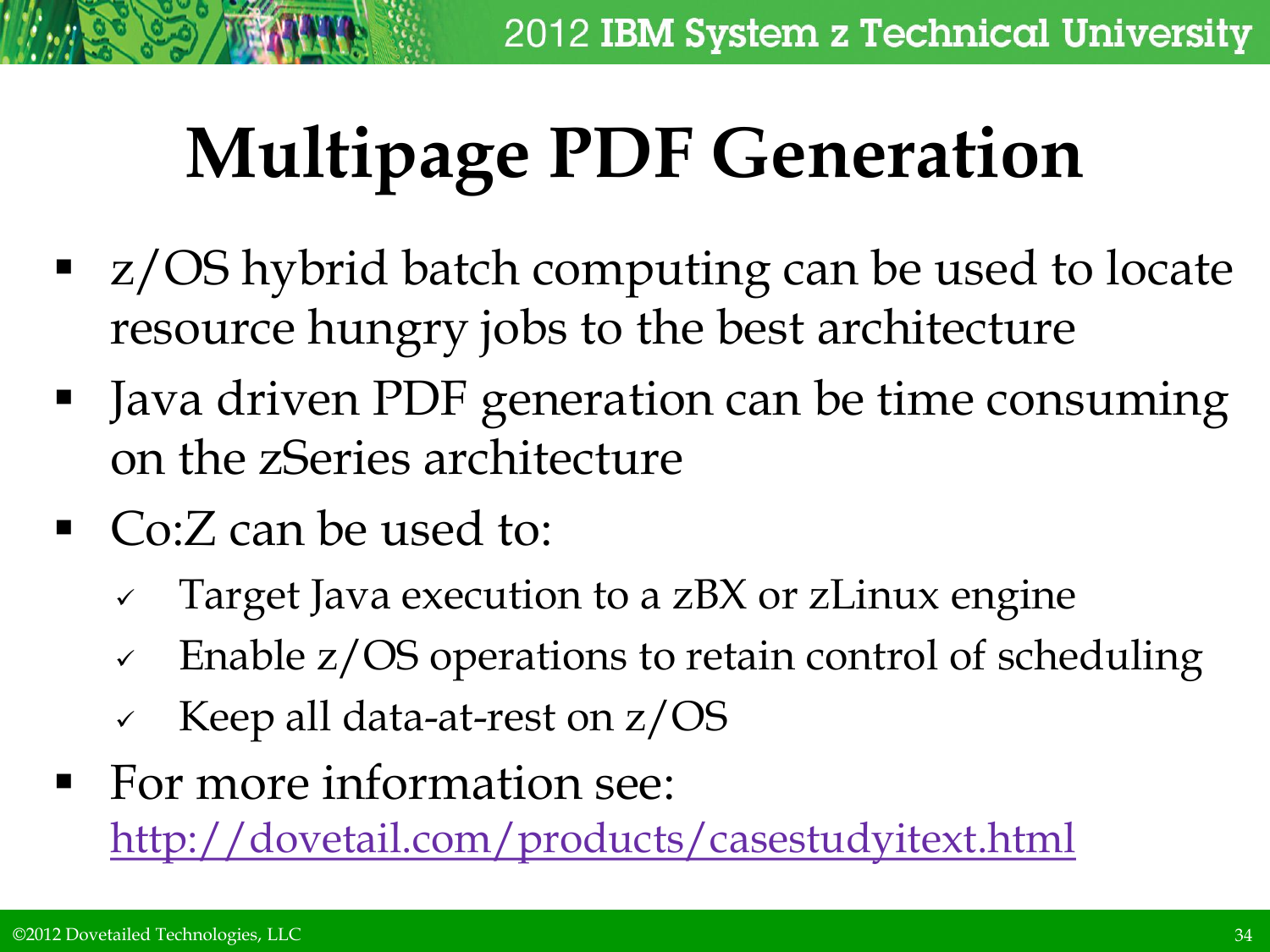## **PDF Success Story**

- Generate PDFs from XML dataset in z/OS batch
	- Java application using open source iText framework
	- 59 docs/minute on existing 2094-405 workload
- Added (1) zIIP (zAAP mode)
	- 80 docs/minute
- Hybrid batch with Co:Z Toolkit
	- Targeted Linux on IFLs
	- Exploited ssh-tunnel=false and HiperSockets
	- $\checkmark$  Simple JCL change; no program changes required
	- >900 docs/minute
- Surprising new z/OS operator training required:
	- Don't cancel job if it doesn't use CPU time!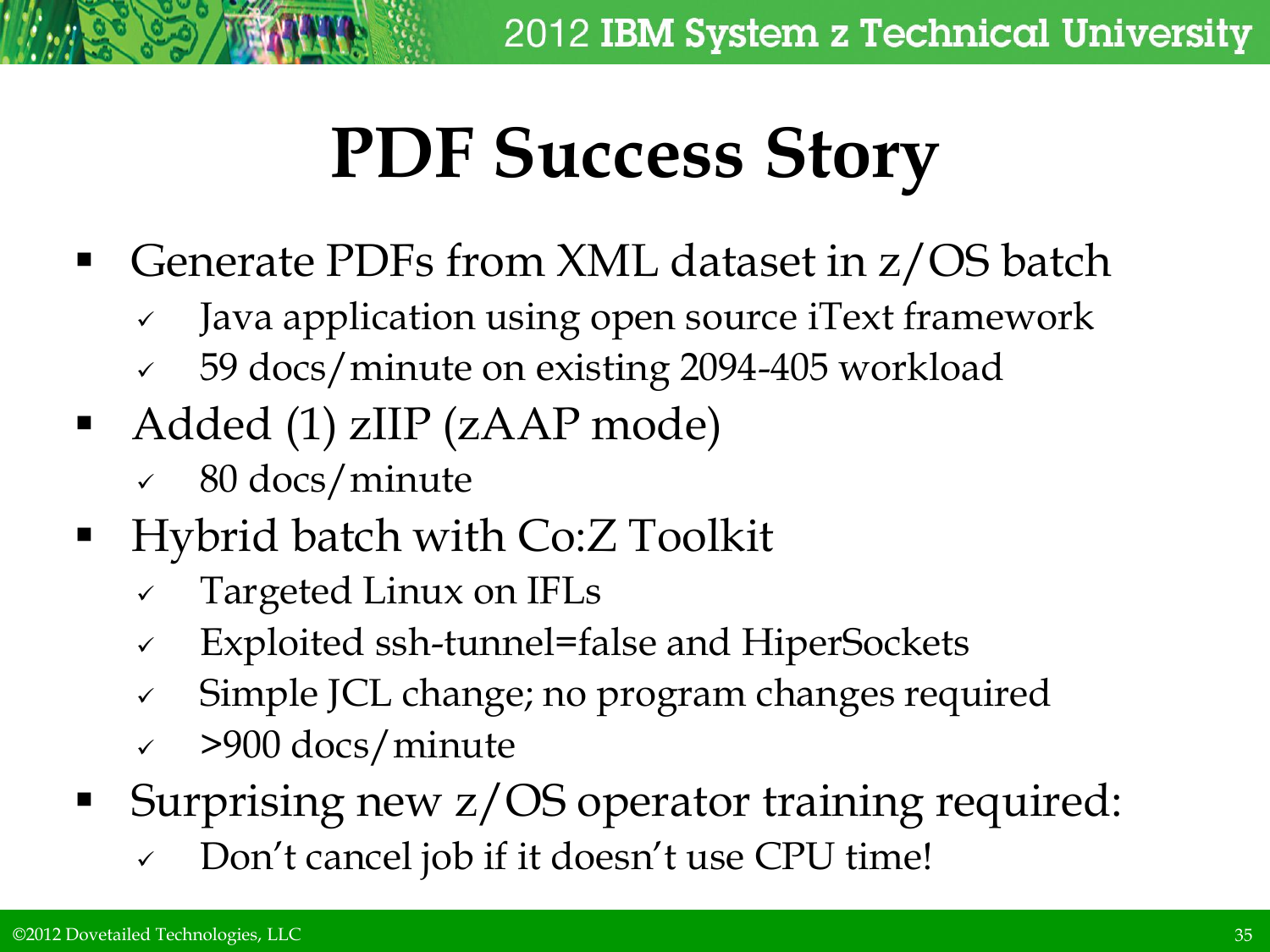# **Load Balancing**

- As hybrid batch computing is adopted on a large scale, pools of target virtual servers become necessary
	- $\sim$  Some hybrid batch jobs are short, others require more time
	- $\checkmark$  Different servers have different capabilities
- Ideally, new hybrid batch work should be dispatched to the most suitable virtual server
- Need real-time performance load feedback
- zManager to the rescue!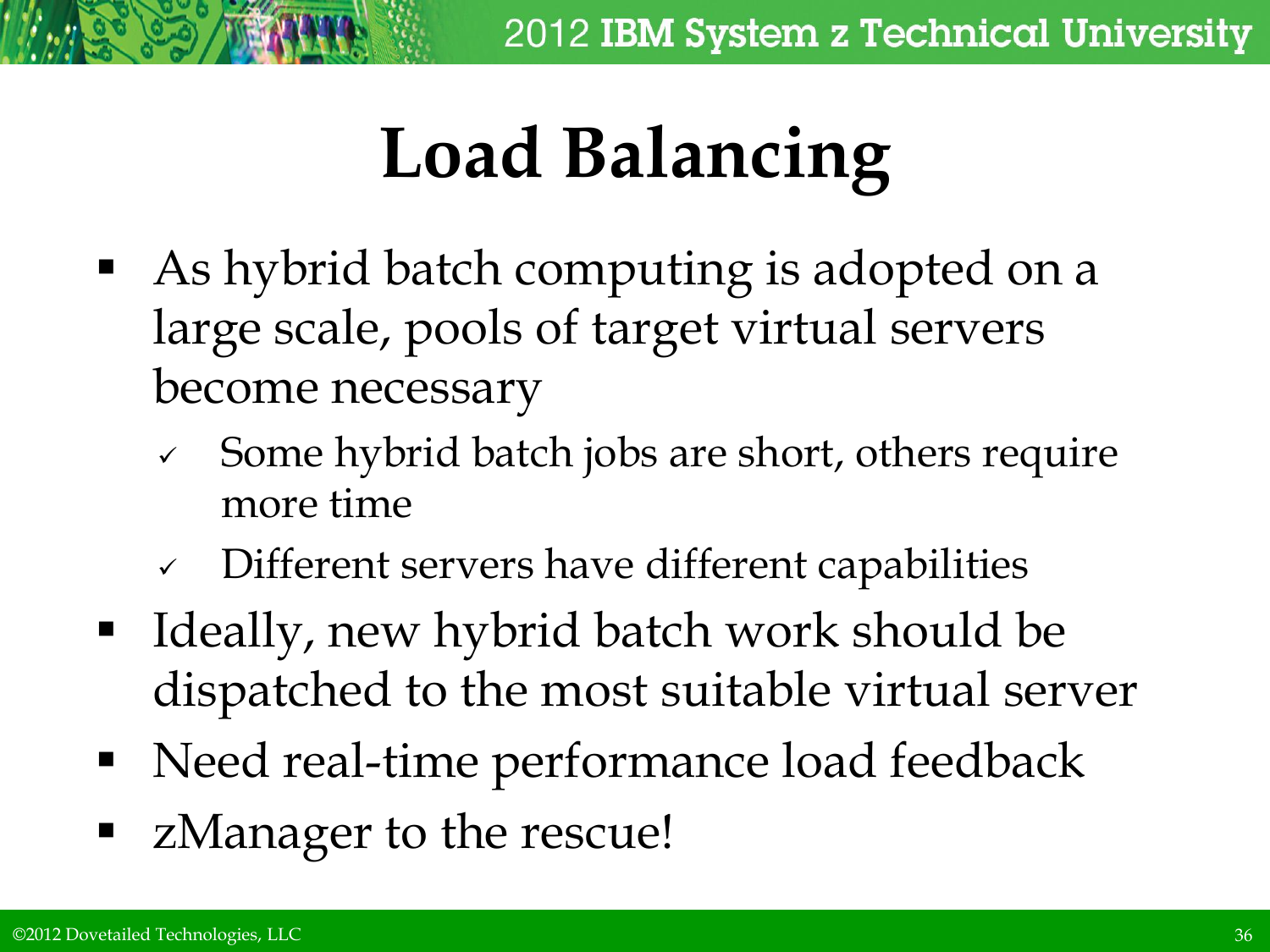## **Co:Z Load Balancer on zEnterprise**

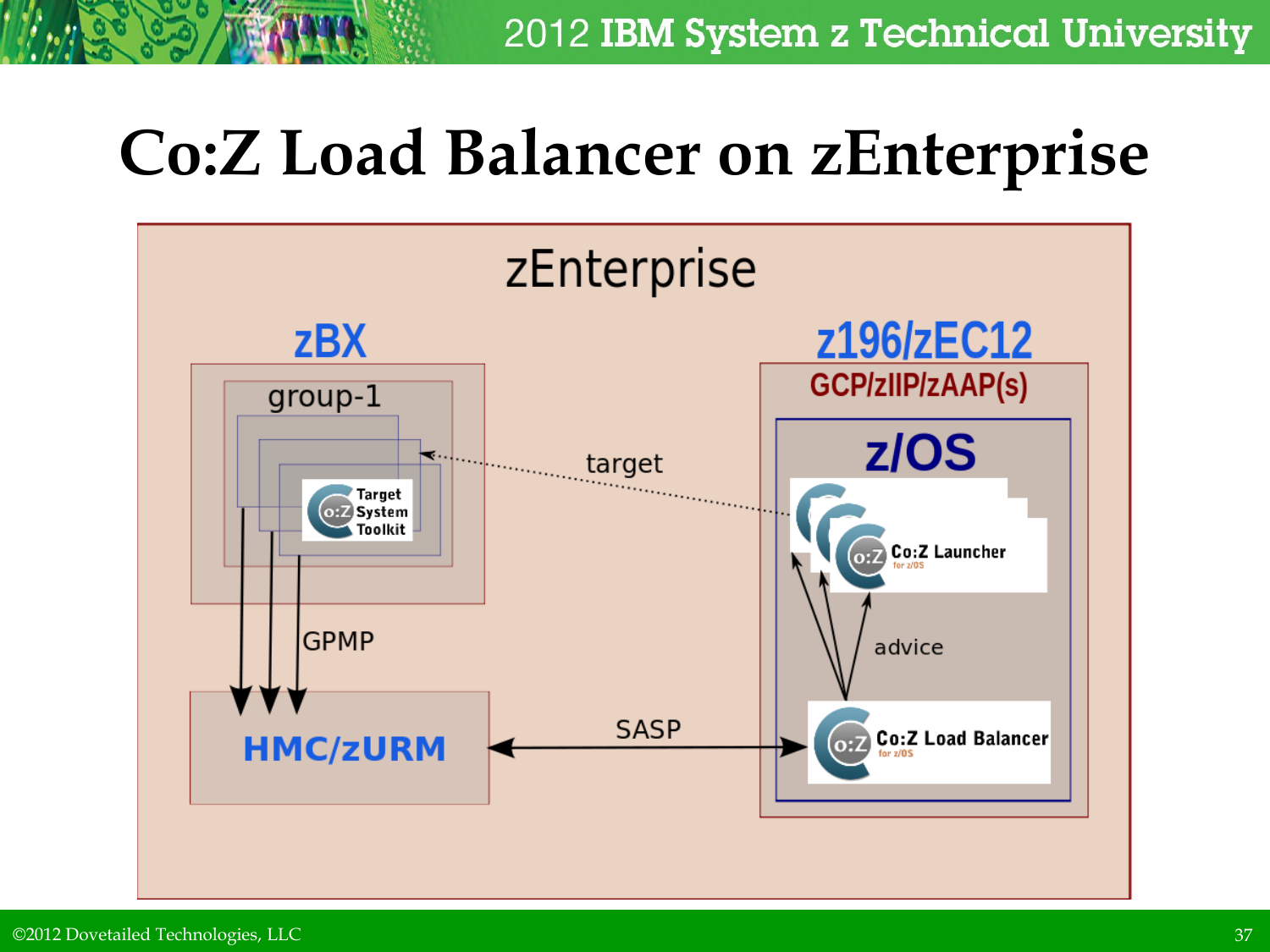## **Co:Z Load Balancer Features**

- Implements Server/Application State Protocol (SASP)
	- $\sqrt{ }$  Interfaces with IBM zEnterprise Unified Resource Manager (zManager)
- Distributes hybrid batch work to zBX virtual servers
- Integrates with console when deployed on  $z/OS$ 
	- WTO logging
	- Console commands for restart and shutdown
- Web service for status, advice, restart shutdown
- For more information see:

<http://dovetail.com/products/loadbalancer.html>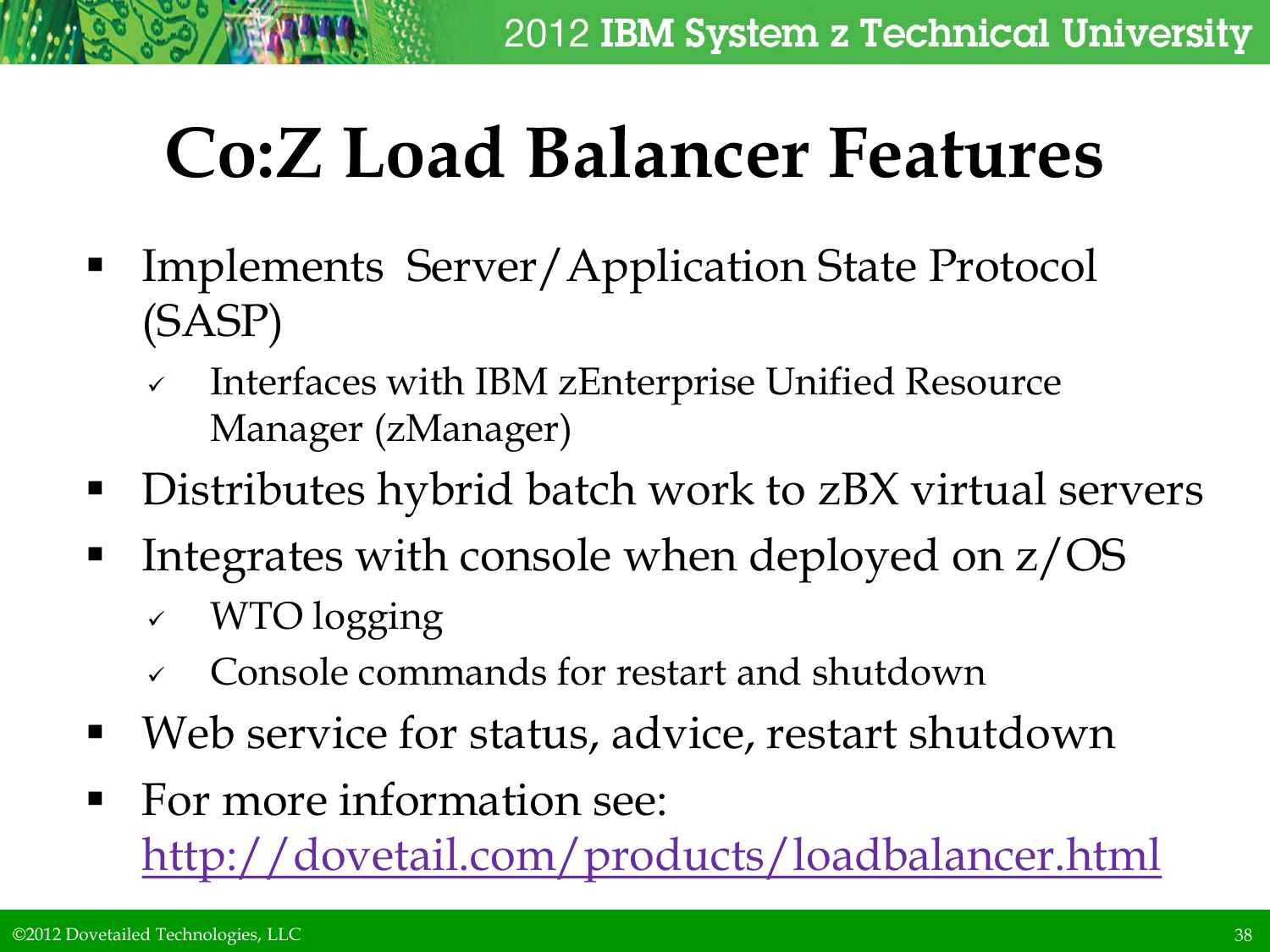## **Summary**

- zEnterprise / zBX
	- $\vee$  Provides hybrid computing environment
- Co:Z Launcher and Target System Toolkit
	- Provides framework for hybrid *batch* processing
- Co:Z Load Balancer and zManager
	- $\vee$  Provides load balancing capabilities for hybrid batch processing workloads